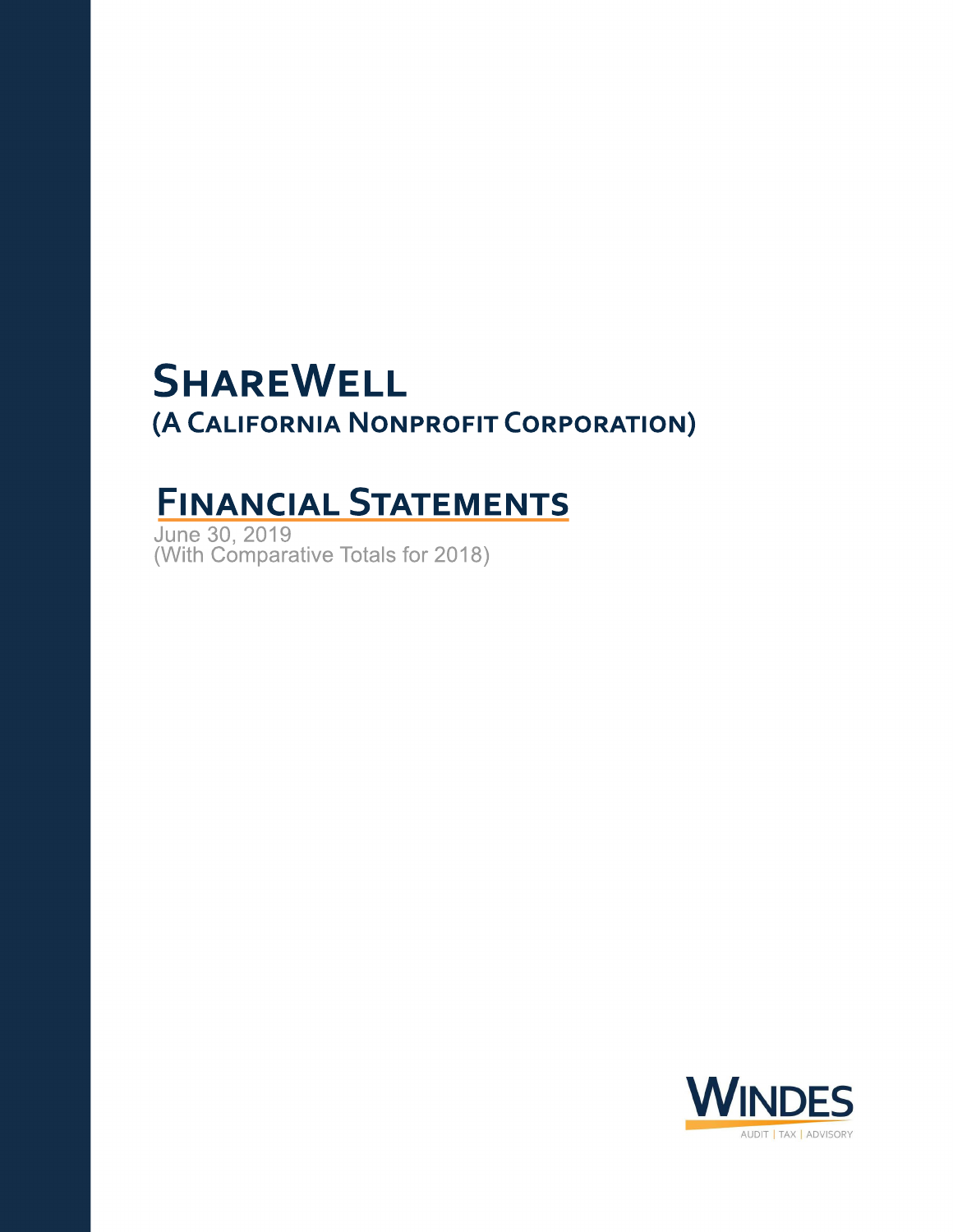# **CONTENTS**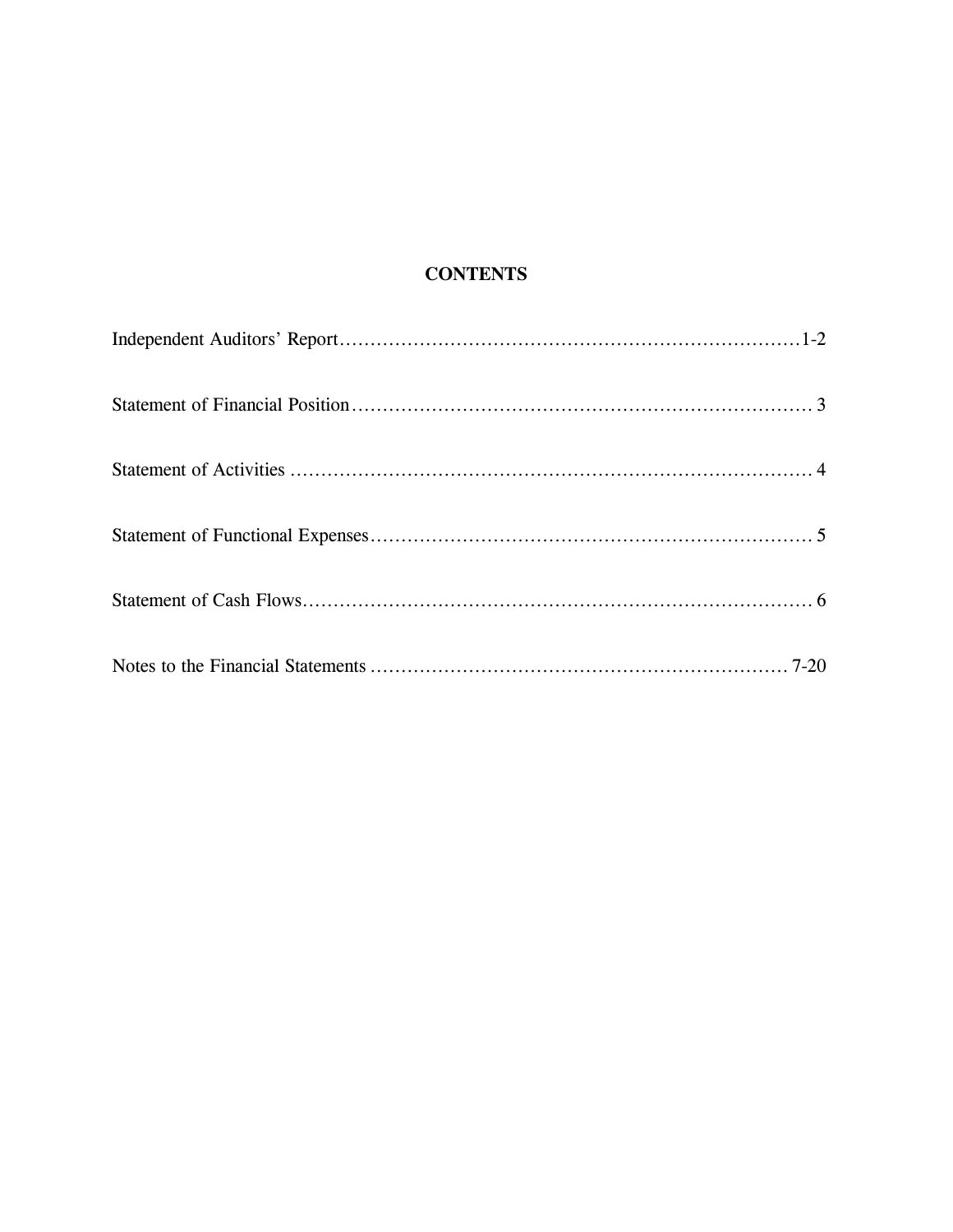Long Beach | Irvine | Los Angeles



www.windes.com 844.4WINDES

# **INDEPENDENT AUDITORS' REPORT**

To the Board of Directors ShareWell

# **Report on the Financial Statements**

We have audited the accompanying financial statements of ShareWell (the Organization), which comprise the statement of financial position as of June 30, 2019, and the related statements of activities, functional expenses, and cash flows for the year then ended, and the related notes to the financial statements.

# *Management's Responsibility for the Financial Statements*

Management is responsible for the preparation and fair presentation of these financial statements in accordance with accounting principles generally accepted in the United States of America; this includes the design, implementation, and maintenance of internal control relevant to the preparation and fair presentation of financial statements that are free from material misstatement, whether due to fraud or error.

# *Auditors' Responsibility*

Our responsibility is to express an opinion on these financial statements based on our audit. We conducted our audit in accordance with auditing standards generally accepted in the United States of America. Those standards require that we plan and perform the audit to obtain reasonable assurance about whether the financial statements are free from material misstatement.

An audit involves performing procedures to obtain audit evidence about the amounts and disclosures in the financial statements. The procedures selected depend on the auditors' judgment, including the assessment of the risks of material misstatement of the financial statements, whether due to fraud or error. In making those risk assessments, the auditors consider internal control relevant to the entity's preparation and fair presentation of the financial statements in order to design audit procedures that are appropriate in the circumstances, but not for the purpose of expressing an opinion on the effectiveness of the entity's internal control. Accordingly, we express no such opinion. An audit also includes evaluating the appropriateness of accounting policies used and the reasonableness of significant accounting estimates made by management, as well as evaluating the overall presentation of the financial statements.

We believe that the audit evidence we have obtained is sufficient and appropriate to provide a basis for our audit opinion.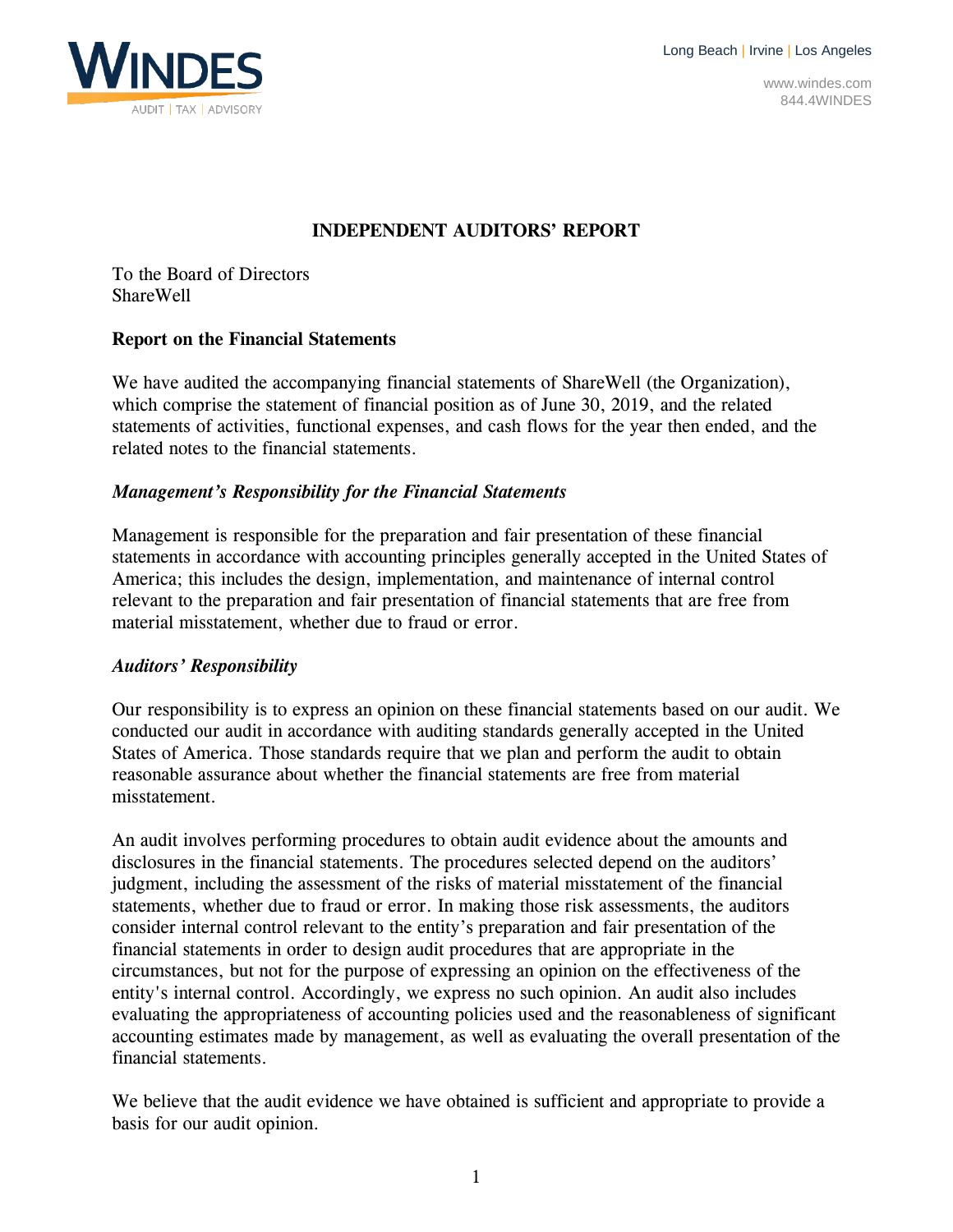# *Opinion*

In our opinion, the financial statements referred to above present fairly, in all material respects, the financial position of the Organization as of June 30, 2019, and the changes in its net assets and its cash flows for the year then ended in accordance with accounting principles generally accepted in the United States of America.

#### *Emphasis of Matter*

As discussed in Note 2, during the year ended June 30, 2019, the Organization adopted Accounting Standards Update (ASU) No. 2016-14, *Not-for-Profit Entities (Topic): Presentation of Financial Statements of Not-for-Profit Entities.* Our opinion is not modified with respect to this matter.

# **Report on Summarized Comparative Information**

We have previously audited the Organization's 2018 financial statements and we expressed an unmodified audit opinion on those audited financial statements in our report dated January 25, 2019. In our opinion, the summarized comparative information presented herein as of and for the year ended June 30, 2018, is consistent, in all material respects, with the 2018 audited financial statements from which it has been derived.

Windes, Inc.

Long Beach, California May 4, 2020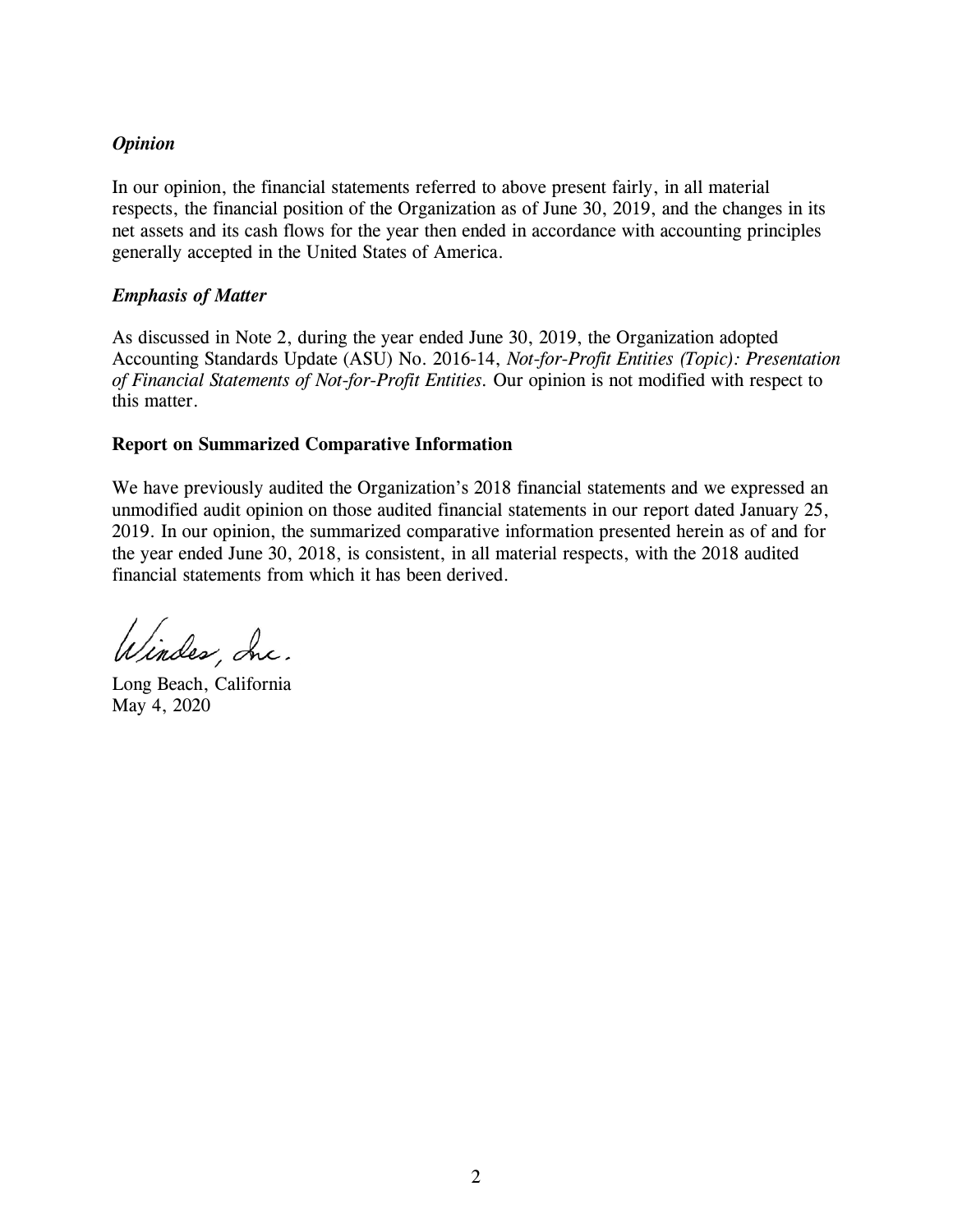# **STATEMENT OF FINANCIAL POSITION JUNE 30, 2019 (WITH COMPARATIVE TOTALS FOR 2018)**

#### **ASSETS**

|                                                | 2019             |              | 2018      |
|------------------------------------------------|------------------|--------------|-----------|
| <b>ASSETS</b>                                  |                  |              |           |
| Cash and cash equivalents                      | \$<br>1,332,661  | $\mathbb{S}$ | 2,088,039 |
| Investments                                    | 505,351          |              | 467,732   |
| Contributions receivable, net                  | 6,854,783        |              | 4,379,971 |
| Prepaid expenses                               | 41,732           |              | 24,265    |
| Property and equipment, net                    | 12,330,449       |              | 956,121   |
| <b>TOTAL ASSETS</b>                            | \$<br>21,064,976 | \$           | 7,916,128 |
| <b>LIABILITIES AND NET ASSETS</b>              |                  |              |           |
| <b>LIABILITIES</b>                             |                  |              |           |
| Accounts payable and accrued liabilities       | \$<br>3,595,185  | \$           | 216,670   |
| Line of credit                                 | 75,000           |              | 25,000    |
| Deferred revenue                               | 113,364          |              | 112,346   |
| Notes payable, net                             | 4,501,137        |              |           |
| <b>TOTAL LIABILITIES</b>                       | 8,284,686        |              | 354,016   |
| <b>COMMITMENTS AND CONTINGENCIES (Note 12)</b> |                  |              |           |
| <b>NET ASSETS</b>                              |                  |              |           |
| Without donor restrictions                     |                  |              |           |
| Undesignated                                   | 11,897,430       |              | 823,568   |
| Board designated                               | 505,351          |              | 467,732   |
|                                                | 12,402,781       |              | 1,291,300 |
| With donor restrictions                        | 377,509          |              | 6,270,812 |
| <b>TOTAL NET ASSETS</b>                        | 12,780,290       |              | 7,562,112 |
| <b>TOTAL LIABILITIES AND NET ASSETS</b>        | \$<br>21,064,976 | \$           | 7,916,128 |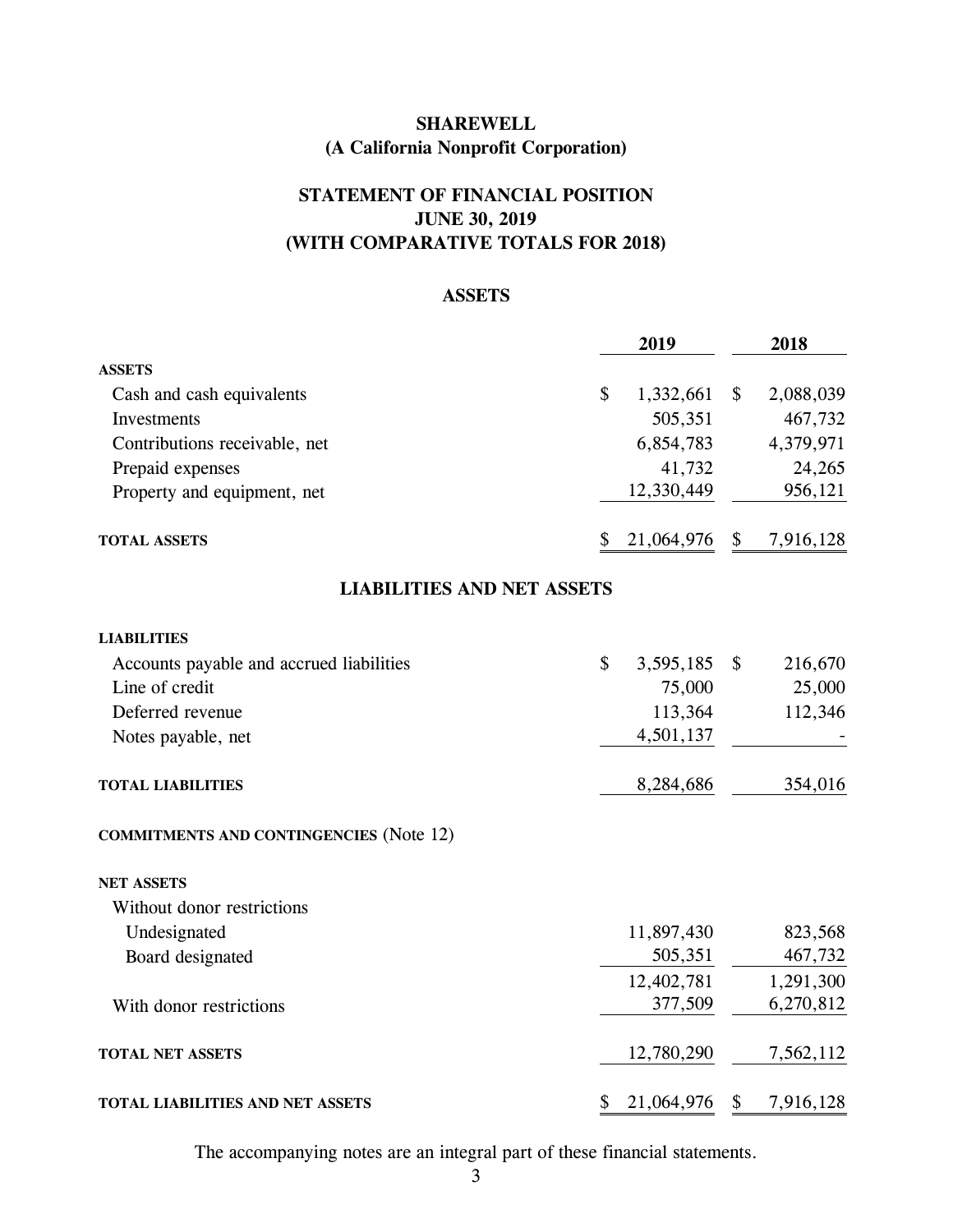# **STATEMENT OF ACTIVITIES FOR THE YEAR ENDED JUNE 30, 2019 (WITH COMPARATIVE TOTALS FOR 2018)**

|                                                    | 2019                                        |    |                                          |               |              | 2018                      |              |
|----------------------------------------------------|---------------------------------------------|----|------------------------------------------|---------------|--------------|---------------------------|--------------|
|                                                    | <b>Without Donor</b><br><b>Restrictions</b> |    | <b>With Donor</b><br><b>Restrictions</b> |               | <b>Total</b> |                           | <b>Total</b> |
| <b>REVENUE AND SUPPORT</b>                         |                                             |    |                                          |               |              |                           |              |
| Contributions                                      | \$<br>239,821                               | \$ | 6,719,648                                | $\mathcal{S}$ | 6,959,469    | $\boldsymbol{\mathsf{S}}$ | 7,791,163    |
| Foundation and corporate grants                    | 120,450                                     |    |                                          |               | 120,450      |                           | 255,050      |
| Government grants and contracts                    | 20,900                                      |    |                                          |               | 20,900       |                           | 25,715       |
| Admissions and program revenue                     | 400,898                                     |    |                                          |               | 400,898      |                           | 598,403      |
| Membership income                                  | 78,923                                      |    |                                          |               | 78,923       |                           | 130,476      |
| Special events (net of costs of direct donor       |                                             |    |                                          |               |              |                           |              |
| benefits of \$180,710 and \$219,768, respectively) | 617,438                                     |    |                                          |               | 617,438      |                           | 554,718      |
| Donated services                                   | 205,331                                     |    |                                          |               | 205,331      |                           | 48,695       |
| Investment gains, net                              | 38,337                                      |    |                                          |               | 38,337       |                           | 12,680       |
| Net assets released from restrictions              | 12,612,951                                  |    | (12, 612, 951)                           |               |              |                           |              |
| <b>TOTAL REVENUE AND SUPPORT</b>                   | 14,335,049                                  |    | (5,893,303)                              |               | 8,441,746    |                           | 9,416,900    |
| <b>EXPENSES</b>                                    |                                             |    |                                          |               |              |                           |              |
| Program services                                   |                                             |    |                                          |               |              |                           |              |
| Museum                                             | 1,787,256                                   |    |                                          |               | 1,787,256    |                           | 1,007,926    |
| youTHink                                           | 476,041                                     |    |                                          |               | 476,041      |                           | 513,588      |
| Total program services                             | 2,263,297                                   |    |                                          |               | 2,263,297    |                           | 1,521,514    |
| Supporting services                                |                                             |    |                                          |               |              |                           |              |
| Management and general                             | 298,755                                     |    |                                          |               | 298,755      |                           | 272,302      |
| Fundraising                                        | 661,516                                     |    |                                          |               | 661,516      |                           | 938,452      |
| Total supporting services                          | 960,271                                     |    |                                          |               | 960,271      |                           | 1,210,754    |
| <b>TOTAL EXPENSES</b>                              | 3,223,568                                   |    |                                          |               | 3,223,568    |                           | 2,732,268    |
| <b>CHANGE IN NET ASSETS</b>                        | 11,111,481                                  |    | (5,893,303)                              |               | 5,218,178    |                           | 6,684,632    |
| NET ASSETS, BEGINNING OF YEAR                      | 1,291,300                                   |    | 6,270,812                                |               | 7,562,112    |                           | 877,480      |
| NET ASSETS, END OF YEAR                            | \$<br>12,402,781                            | \$ | 377,509                                  | \$            | 12,780,290   | \$                        | 7,562,112    |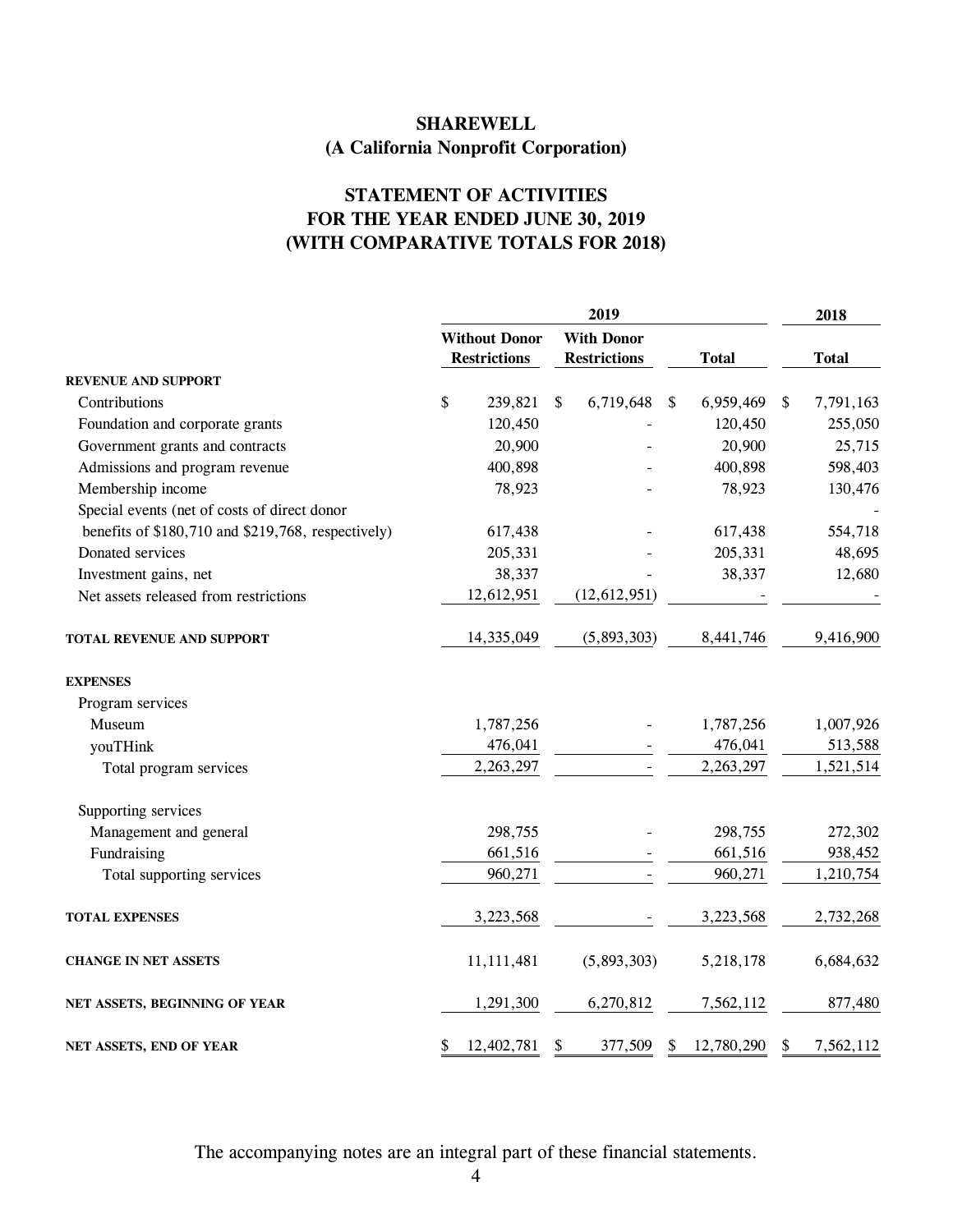# **STATEMENT OF FUNCTIONAL EXPENSES FOR THE YEAR ENDED JUNE 30, 2019 (WITH COMPARATIVE TOTALS FOR 2018)**

|                                  |                                  |                                    |                            | 2019                             |                    |                                   |                 | 2018            |  |
|----------------------------------|----------------------------------|------------------------------------|----------------------------|----------------------------------|--------------------|-----------------------------------|-----------------|-----------------|--|
|                                  | <b>Program Services</b>          |                                    | <b>Support Services</b>    |                                  |                    |                                   |                 |                 |  |
|                                  |                                  |                                    | <b>Total</b>               |                                  |                    | <b>Total</b>                      |                 |                 |  |
|                                  | <b>Museum</b><br><b>Programs</b> | <b>youTHink</b><br><b>Programs</b> | Program<br><b>Services</b> | <b>Management</b><br>and General | <b>Fundraising</b> | <b>Support</b><br><b>Services</b> | <b>Total</b>    | <b>Total</b>    |  |
| Payroll                          | 886,042<br>\$                    | \$<br>225,050 \$                   | 1,111,092 \$               | 95,797 \$                        | 269,218 \$         | 365,015 \$                        | 1,476,107       | \$<br>1,341,691 |  |
| Payroll taxes and                |                                  |                                    |                            |                                  |                    |                                   |                 |                 |  |
| employee benefits                | 136,264                          | 46,280                             | 182,544                    | 24,292                           | 151,013            | 175,305                           | 357,849         | 311,372         |  |
| TOTAL PERSONNEL COSTS            | 1,022,306                        | 271,330                            | 1,293,636                  | 120,089                          | 420,231            | 540,320                           | 1,833,956       | 1,653,063       |  |
| Bank fees                        | 38,278                           | 9,723                              | 48,001                     | 4,139                            | 11,631             | 15,770                            | 63,771          | 39,763          |  |
| Direct program expenses          | 115,782                          | 96,029                             | 211,811                    |                                  |                    |                                   | 211,811         | 221,686         |  |
| Insurance                        | 6,747                            | 1,714                              | 8,461                      | 729                              | 2,050              | 2,779                             | 11,240          | 8,555           |  |
| Legal fees, donated              | 143,732                          |                                    | 143,732                    | 61,599                           |                    | 61,599                            | 205,331         | 48,695          |  |
| Miscellaneous                    | 12,853                           | 3,265                              | 16,118                     | 1,636                            | 6,004              | 7,640                             | 23,758          | 13,101          |  |
| New site expenses                | 32,677                           | 8,300                              | 40,977                     | 3,533                            | 9,929              | 13,462                            | 54,439          |                 |  |
| Office supplies                  | 2,030                            | 516                                | 2,546                      | 219                              | 617                | 836                               | 3,382           | 5,930           |  |
| Postage                          | 2,125                            | 540                                | 2,665                      | 230                              | 646                | 876                               | 3,541           | 3,406           |  |
| Printing                         | 20,052                           | 5,093                              | 25,145                     | 2,168                            | 6,093              | 8,261                             | 33,406          | 6,430           |  |
| Professional fees                | 134,016                          | 34,039                             | 168,055                    | 88,163                           | 168,945            | 257,108                           | 425,163         | 415,956         |  |
| Rent and occupancy               | 158,971                          | 20,680                             | 179,651                    | 5,688                            | 5,688              | 11,376                            | 191,027         | 225,919         |  |
| Staff training                   | 4,094                            | 1,040                              | 5,134                      | 443                              | 1,244              | 1,687                             | 6,821           | 8,958           |  |
| Telephone                        | 13,043                           | 3,313                              | 16,356                     | 1,410                            | 3,963              | 5,373                             | 21,729          | 19,509          |  |
| Travel and meetings              | 58,108                           | 14,759                             | 72,867                     | 6,282                            | 17,656             | 23,938                            | 96,805          | 7,644           |  |
| Depreciation                     | 22,442                           | 5,700                              | 28,142                     | 2,427                            | 6,819              | 9,246                             | 37,388          | 53,653          |  |
| <b>TOTAL FUNCTIONAL EXPENSES</b> | 1,787,256<br>\$                  | 476,041 \$<br>-S                   | 2, 263, 297                | 298,755 \$<br>\$                 | 661,516            | 960,271<br>- \$                   | 3,223,568<br>-S | 2,732,268<br>-S |  |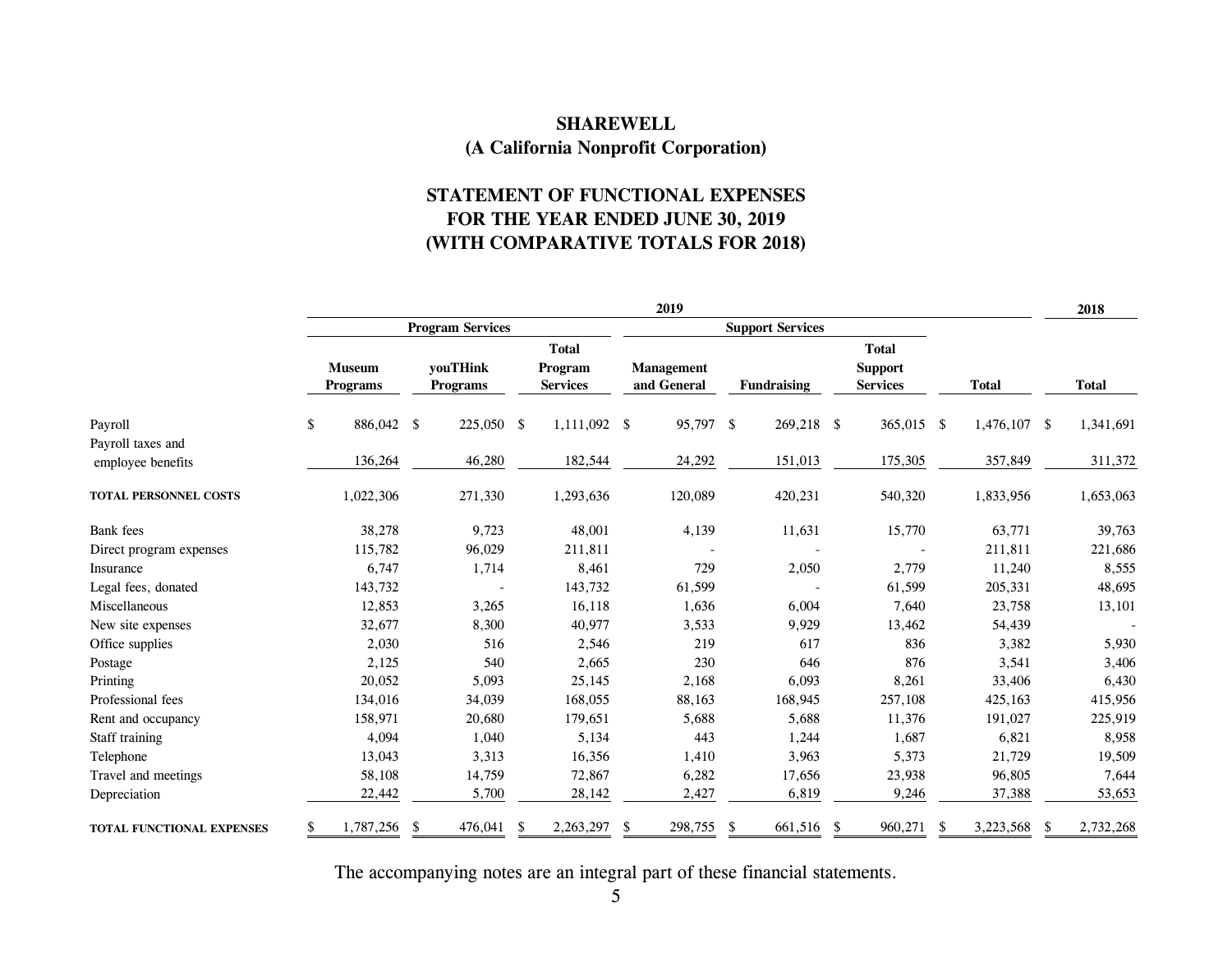# **STATEMENT OF CASH FLOWS FOR THE YEAR ENDED JUNE 30, 2019 (WITH COMPARATIVE TOTALS FOR 2018)**

|                                                      | 2019            | 2018            |  |
|------------------------------------------------------|-----------------|-----------------|--|
| <b>CASH FLOWS FROM OPERATING ACTIVITIES</b>          |                 |                 |  |
| Change in net assets                                 | \$<br>5,218,178 | 6,684,632<br>\$ |  |
| Adjustments to reconcile change in net assets to     |                 |                 |  |
| net cash from operating activities:                  |                 |                 |  |
| Depreciation                                         | 37,387          | 53,653          |  |
| Net realized and unrealized gains on investments     | (27,902)        | (8,327)         |  |
| Donated stock                                        | (7, 129)        | (31, 428)       |  |
| Proceeds from capital campaign                       | (4, 197, 663)   | (3,209,750)     |  |
| Change in operating assets and liabilities:          |                 |                 |  |
| Contributions receivable                             | (2,474,812)     | (4,051,415)     |  |
| Prepaid expenses                                     | (17, 467)       | (8,676)         |  |
| Accounts payable and accrued liabilities             | 263,780         | 110,489         |  |
| Deferred revenue                                     | 1,018           | (26, 912)       |  |
| Net Cash Used In Operating Activities                | (1,204,610)     | (487, 734)      |  |
| <b>CASH FLOWS FROM INVESTING ACTIVITIES</b>          |                 |                 |  |
| Proceeds from sale of investments                    | 84,644          | 326,538         |  |
| Purchases of investments                             | (70, 642)       | (296, 453)      |  |
| Reinvested interests and dividends                   | (16,590)        | (3,750)         |  |
| Purchases of property and equipment                  | (8,296,980)     | (874, 433)      |  |
| Net Cash Used In Investing Activities                | (8,299,568)     | (848,098)       |  |
| <b>CASH FLOWS FROM FINANCING ACTIVITIES</b>          |                 |                 |  |
| Proceeds from capital campaign                       | 4,197,663       | 3,209,750       |  |
| Drawdown on line of credit                           | 50,000          | 25,000          |  |
| Proceeds from notes payable                          | 4,501,137       |                 |  |
| Net Cash Provided By Financing Activities            | 8,748,800       | 3,234,750       |  |
| NET CHANGE IN CASH AND CASH EQUIVALENTS              | (755, 378)      | 1,898,918       |  |
| CASH AND CASH EQUIVALENTS AT BEGINNING OF YEAR       | 2,088,039       | 189,121         |  |
| CASH AND CASH EQUIVALENTS AT END OF YEAR             | \$<br>1,332,661 | 2,088,039<br>S. |  |
| SUPPLEMENTAL CASH FLOW INFORMATION                   |                 |                 |  |
| Property and equipment purchases accrued at year-end | \$<br>3,114,735 | \$              |  |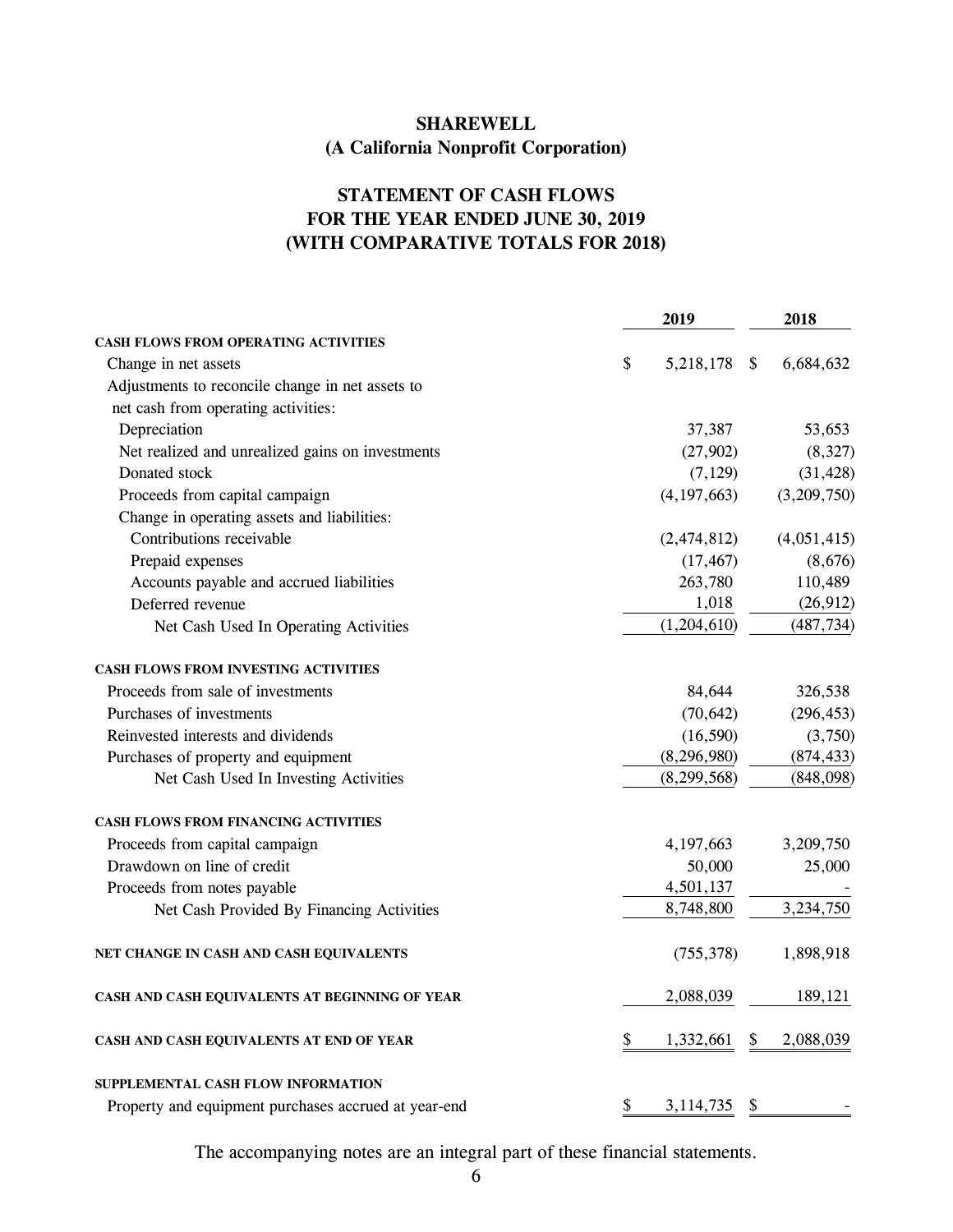# **NOTES TO THE FINANCIAL STATEMENTS JUNE 30, 2019 (WITH COMPARATIVE TOTALS FOR 2018)**

# **NOTE 1 – Organization**

ShareWell (the Organization), a California nonprofit corporation, operates the Cayton Children's Museum and youTHink in Los Angeles, California. The Organization enables children and youth to put core values into practice while giving them a sense of agency and empathy to shape the world they want to live in. The Organization promotes social responsibility, civic engagement and cultural sensitivity by highlighting the concepts of respect for others, sharing kindness and compassion, generosity of heart, helping those in need, accepting differences and celebrating uniqueness. Through immersive play, arts-based learning and community outreach, the Organization reaches broad audiences and is a venue for visitors of varied backgrounds to discover shared ideals.

During 2018 and 2019, the Organization continued its capital campaign to raise funds for the buildout of a new children's museum, to be named the Cayton Children's Museum. The Museum opened in July 2019, featuring a new, expanded experience with  $25 +$  hands-on exhibits, a theatre, art studios and multipurpose space. The Museum is founded in principles of inclusiveness and social equity, prioritizing its Community Access Initiative to help ensure that children in the most underserved parts of greater Los Angeles have equal access to the transformational benefits of creative expression.

# **NOTE 2 – Summary of Significant Accounting Policies**

#### *Recently Adopted Accounting Standards*

In fiscal year ended June 30, 2019, the Organization adopted Accounting Standards Update No. 2016-14, *Not-for-Profit Entities (Topic): Presentation of Financial Statements of Not-for-Profit Entities*. The main provisions include: presentation of two classes of net assets versus the previously required three; recognition of capital gifts for construction as a net asset without donor restrictions when the associated long-lived asset is placed in service; and recognition of underwater endowment funds as a reduction to net assets with donor restrictions. The guidance also enhances disclosures for board-designated amounts, components of net assets without donor restrictions, liquidity, and expenses by both their natural and functional classification. With the adoption of the standard, the Organization updated net asset presentation in the financial statements and included additional disclosures as required. No significant reclassifications to prior-year amounts were necessary in order to adopt the new standard.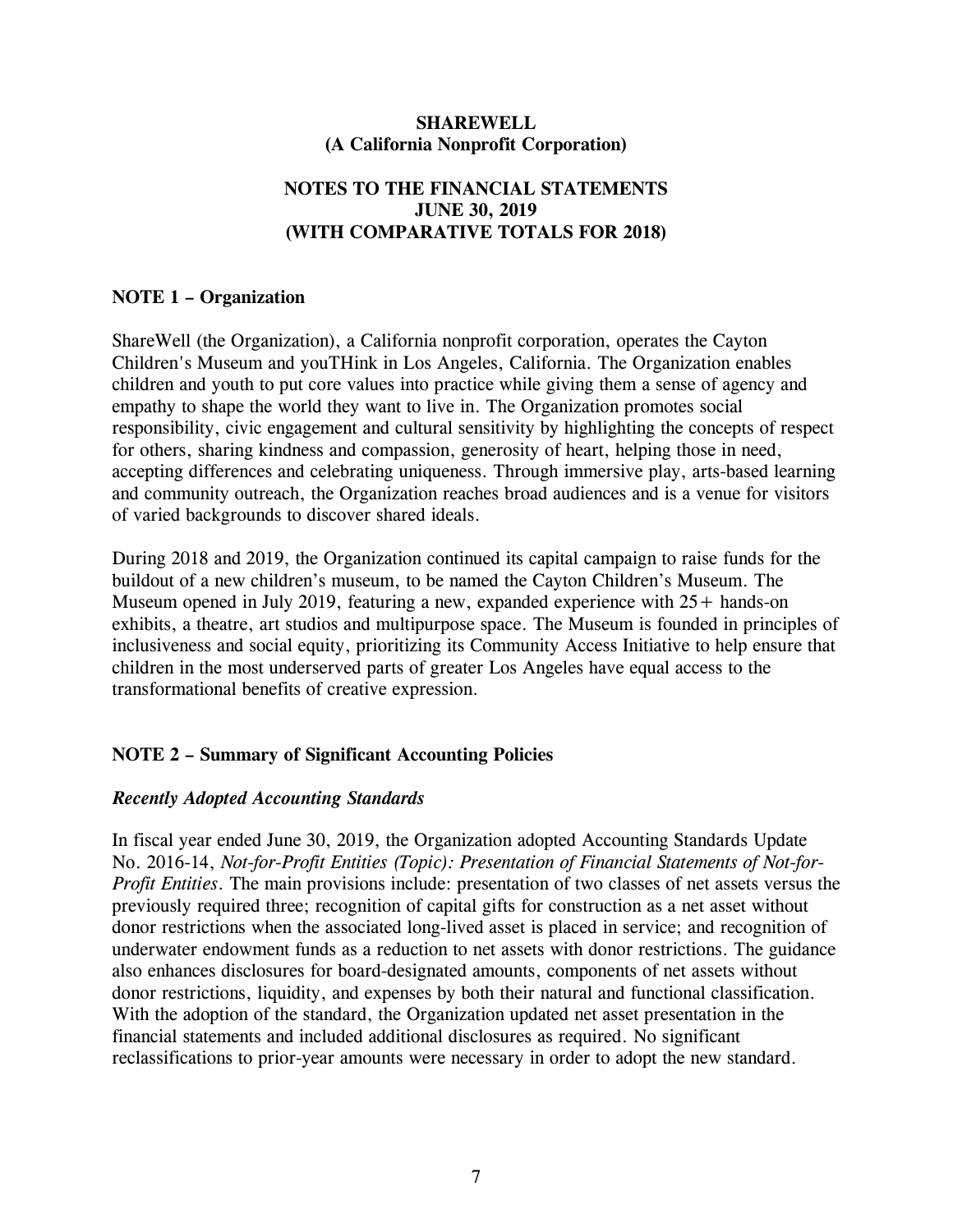# **NOTES TO THE FINANCIAL STATEMENTS JUNE 30, 2019 (WITH COMPARATIVE TOTALS FOR 2018)**

# **NOTE 2 – Summary of Significant Accounting Policies (Continued)**

#### *Basis of Presentation*

The financial statements of the Organization have been prepared on the accrual basis of accounting in accordance with accounting principles generally accepted in the United States of America.

#### *Use of Estimates*

The preparation of financial statements in conformity with accounting principles generally accepted in the United States of America requires management to make estimates and assumptions that affect reported amounts of assets, liabilities, revenues and expenses as of the date and for the period presented. Actual results could differ from those estimates.

#### *Financial Statement Presentation*

The Organization reports information regarding its financial position and activities according to two classes of net assets: net assets without donor restrictions and net assets with donor restrictions. Net assets, revenues, expenses, gains and losses are classified based on the existence or absence of donor-imposed restrictions.

**Without Donor Restrictions** – Net assets that are not subject to donor-imposed restrictions. The Organization's board may designate net assets without restrictions for specific purposes from time to time.

**With Donor Restrictions** *–* Net assets subject to donor-imposed restrictions that may be temporary in nature that may be or will be met by actions of the Organization or the passage of time. As the restrictions are satisfied, net assets with donor restrictions are reclassified to assets without donor restrictions and reported in the accompanying statement of activities as net assets released from restrictions. Other donor stipulations may be perpetual in nature, where the donor stipulates that the corpus be maintained intact in perpetuity. Gains and losses on investments and other assets or liabilities are reported as increases or decreases in net assets without donor restrictions unless their use is restricted by explicit donor stipulations or law. At June 30, 2019, the Organization does not have any net assets that are restricted in perpetuity.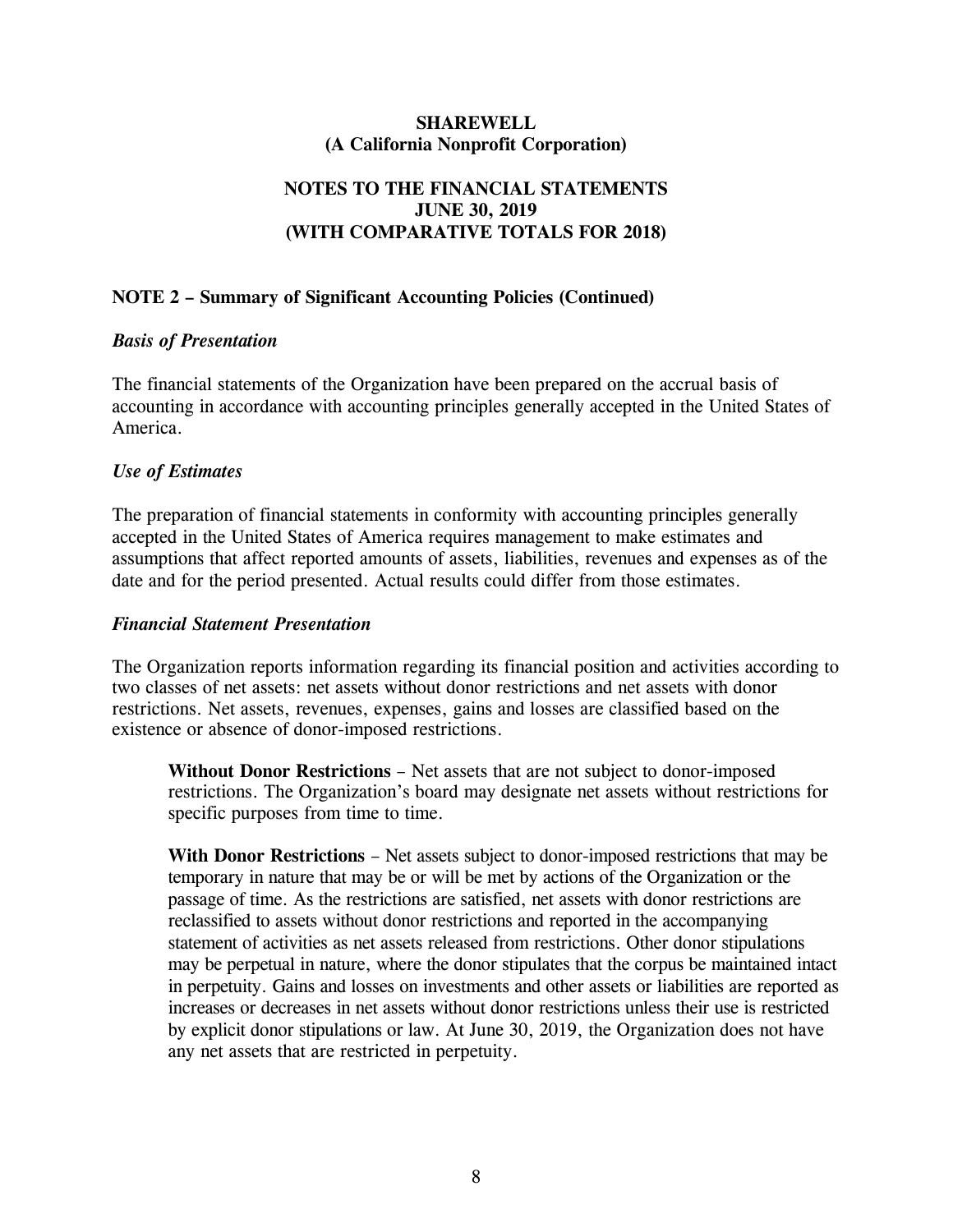# **NOTES TO THE FINANCIAL STATEMENTS JUNE 30, 2019 (WITH COMPARATIVE TOTALS FOR 2018)**

# **NOTE 2 – Summary of Significant Accounting Policies (Continued)**

# *Prior-Period Information*

The financial statements include certain prior-period summarized comparative information in total, but not by net asset class. Such information does not include sufficient detail to constitute a presentation in conformity with accounting principles generally accepted in the United States of America. Accordingly, such information should be read in conjunction with the Organization's financial statements for the year ended June 30, 2018, from which the summarized information was derived.

# *Cash and Cash Equivalents*

The Organization considers all short-term financial instruments purchased with original maturities of three months or less to be cash equivalents. The Organization maintains its cash in bank deposit accounts, which at times may exceed federally insured limits. The Organization has not experienced any losses in such accounts. The Organization believes it is not exposed to any significant credit risk on cash.

#### *Investments*

Investments in cash equivalents, equity and debt securities with readily determinable market values are reported at fair value. The fair value of investments is valued at the closing price on the last business day of the fiscal year. Securities are generally held in custodial investment accounts administered by financial institutions.

Investment purchases and sales are accounted for on a trade-date basis. Interest and dividend income is recorded when earned. Gains or losses (including investments bought, sold, and held during the year), and interest and dividend income are reflected in the statement of activities as increases or decreases in unrestricted net assets, unless their use is restricted by donor stipulations or by law.

Investment securities, in general, are exposed to various risks, such as interest rate, credit, and overall market volatility. Due to the level of risk associated with certain long-term investments, it is reasonably possible that changes in the values of these investments will occur in the near term and that such changes could materially affect the amounts reported in the statement of financial position.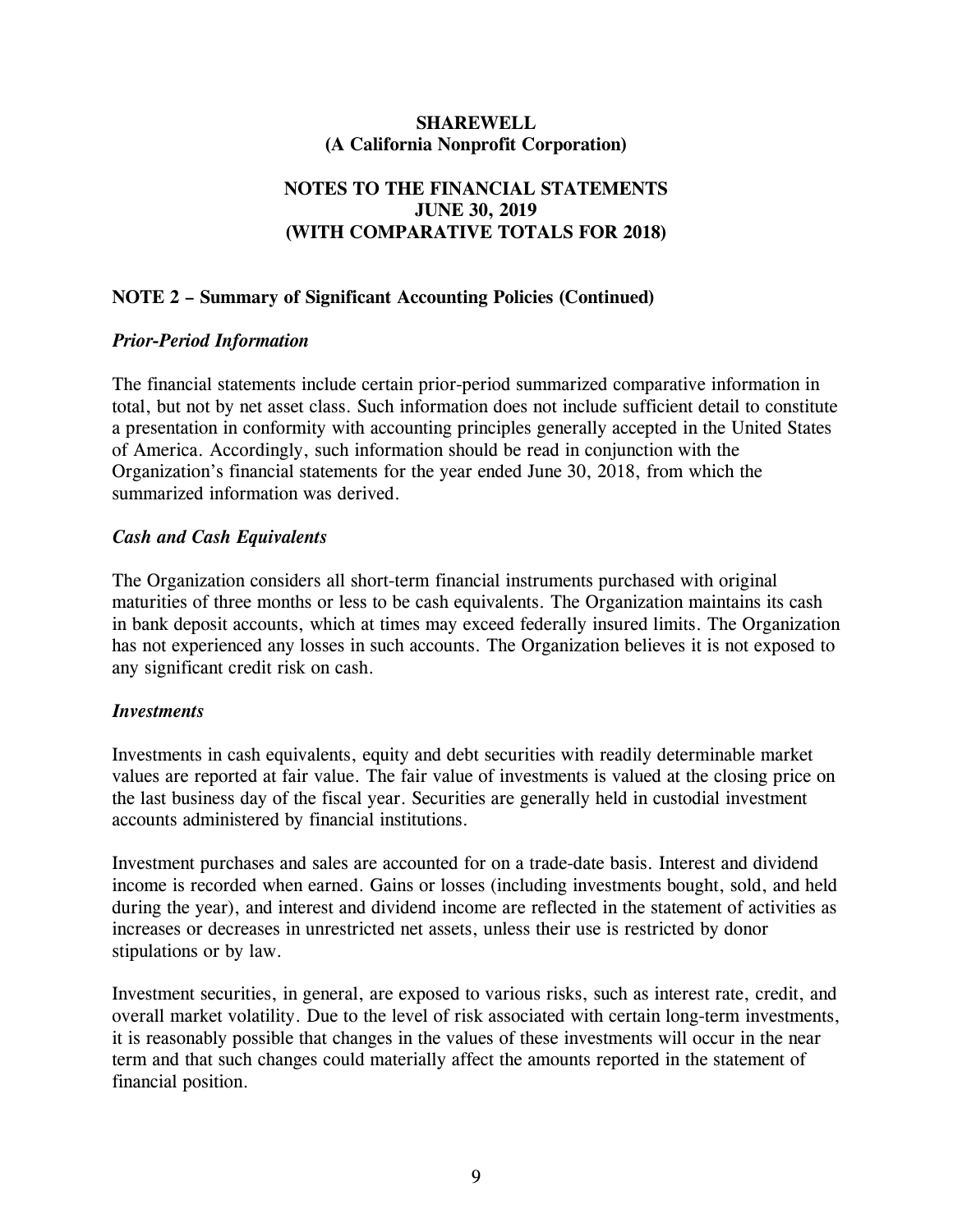# **NOTES TO THE FINANCIAL STATEMENTS JUNE 30, 2019 (WITH COMPARATIVE TOTALS FOR 2018)**

# **NOTE 2 – Summary of Significant Accounting Policies (Continued)**

#### *Contributions and Contributions Receivable*

Unconditional contributions, including pledges, are recorded at fair value and are recognized as revenue in the period received. The Organization reports unconditional contributions as restricted support if such contributions are received with donor stipulations that limit the use of the donated assets. Unconditional pledges expected to be collected in future years are recorded at the present value of expected future cash flows discounted at an appropriate discount rate commensurate with the risks involved. Conditional promises to give are not included as support until such time as the conditions are substantially met.

As of June 30, 2019 and 2018, the Organization evaluated the collectability of contributions receivable and determined that an allowance for uncollectible contributions receivable was not deemed necessary.

#### *Property and Equipment*

Property and equipment are recorded at cost if purchased or at fair value at the date of donation if donated. Property and equipment are capitalized if the cost of the asset is greater than or equal to \$500 and the useful life is greater than one year.

Depreciation is computed on the straight-line basis over the estimated useful lives of the property and equipment as follows:

| <b>Organization Exhibits</b>        | 7 Years                   |
|-------------------------------------|---------------------------|
| Furniture, equipment, and computers | $3 - 5$ Years             |
| Leasehold improvements              | Shorter of useful life or |
|                                     | the life of the lease     |

Expenditures for maintenance and repairs are charged to operations as incurred while renewals and betterments are capitalized.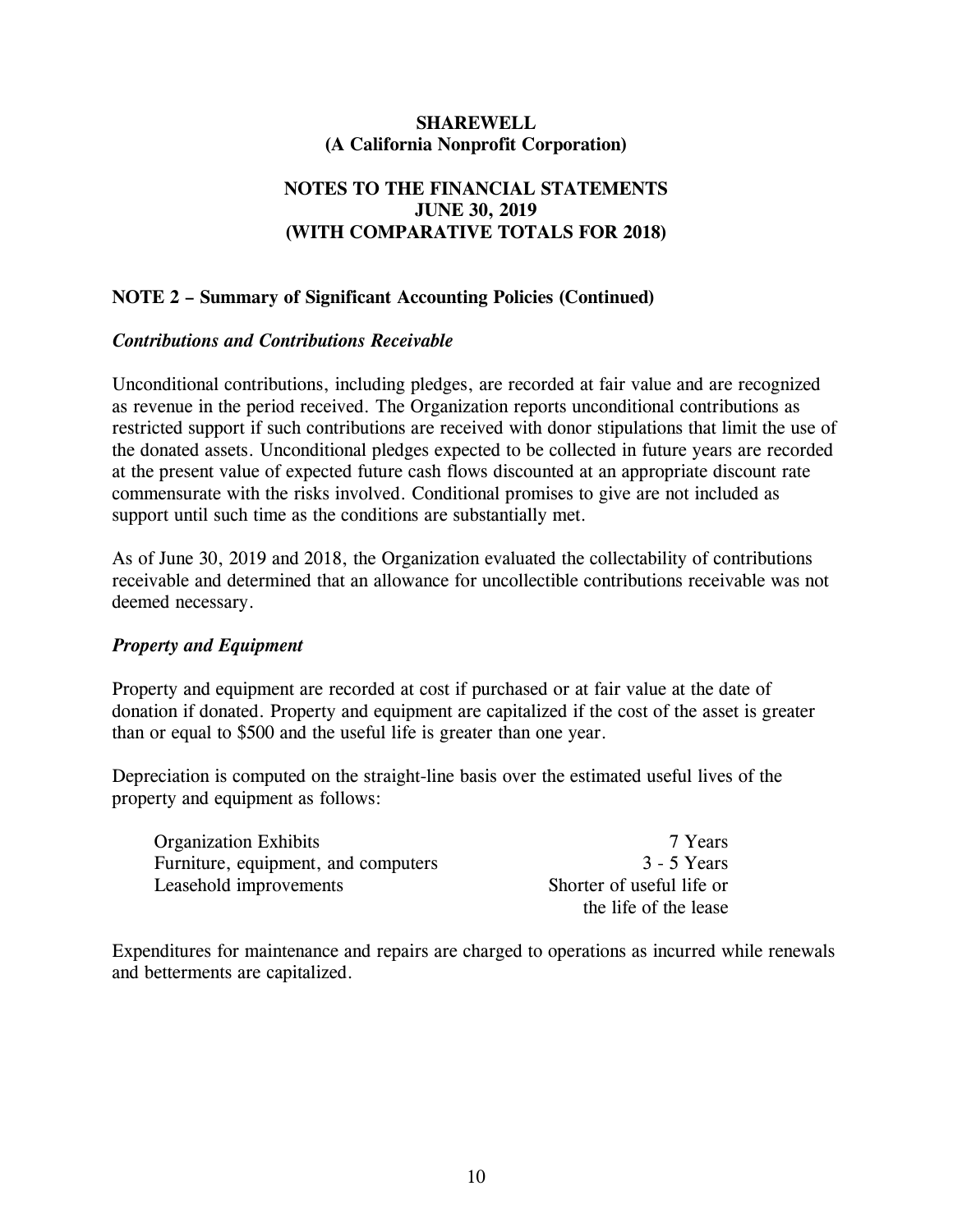# **NOTES TO THE FINANCIAL STATEMENTS JUNE 30, 2019 (WITH COMPARATIVE TOTALS FOR 2018)**

# **NOTE 2 – Summary of Significant Accounting Policies (Continued)**

#### *Long-Lived Assets*

The Organization reviews the carrying value of its long-lived assets for possible impairment whenever events or changes in circumstances indicate that the book value of the assets may not be recoverable. An impairment loss is recognized when the sum of the undiscounted future cash flows is less than the carrying amount of the asset, in which case a write-down is recorded to reduce the related asset to its estimated fair value. No impairment losses were recognized during the years ended June 30, 2019 and 2018.

#### *Revenue Recognition and Deferred Revenue*

Fees for service revenues are recognized when service is rendered. Membership dues are recognized as income over the period of the membership. Deferred revenue includes funds received in advance for summer camp fees and prorated membership dues.

#### *Government Grants and Contracts*

The Organization recognizes revenue to the extent of eligible costs incurred up to the maximum subcontract or grant amount.

#### *Contributed Goods and Services*

Contributions of donated noncash assets are recorded at fair value in the period received. Contributions of donated services are recognized if the services received (a) create or enhance long-lived assets, or (b) require specialized skills provided by individuals possessing those skills, and would typically need to be purchased if not provided by donation. The Organization received \$205,331 and \$48,695 of in-kind donated legal services during the year ended June 30, 2019 and 2018, respectively, included in management and general support service expense in the accompanying statement of functional expenses.

#### *Income Taxes*

The Organization is a nonprofit public benefit corporation organized under the laws of California and, as such, is exempt from federal and state income taxes under Internal Revenue Code (IRC) Section 501(c)(3) and corresponding state provisions.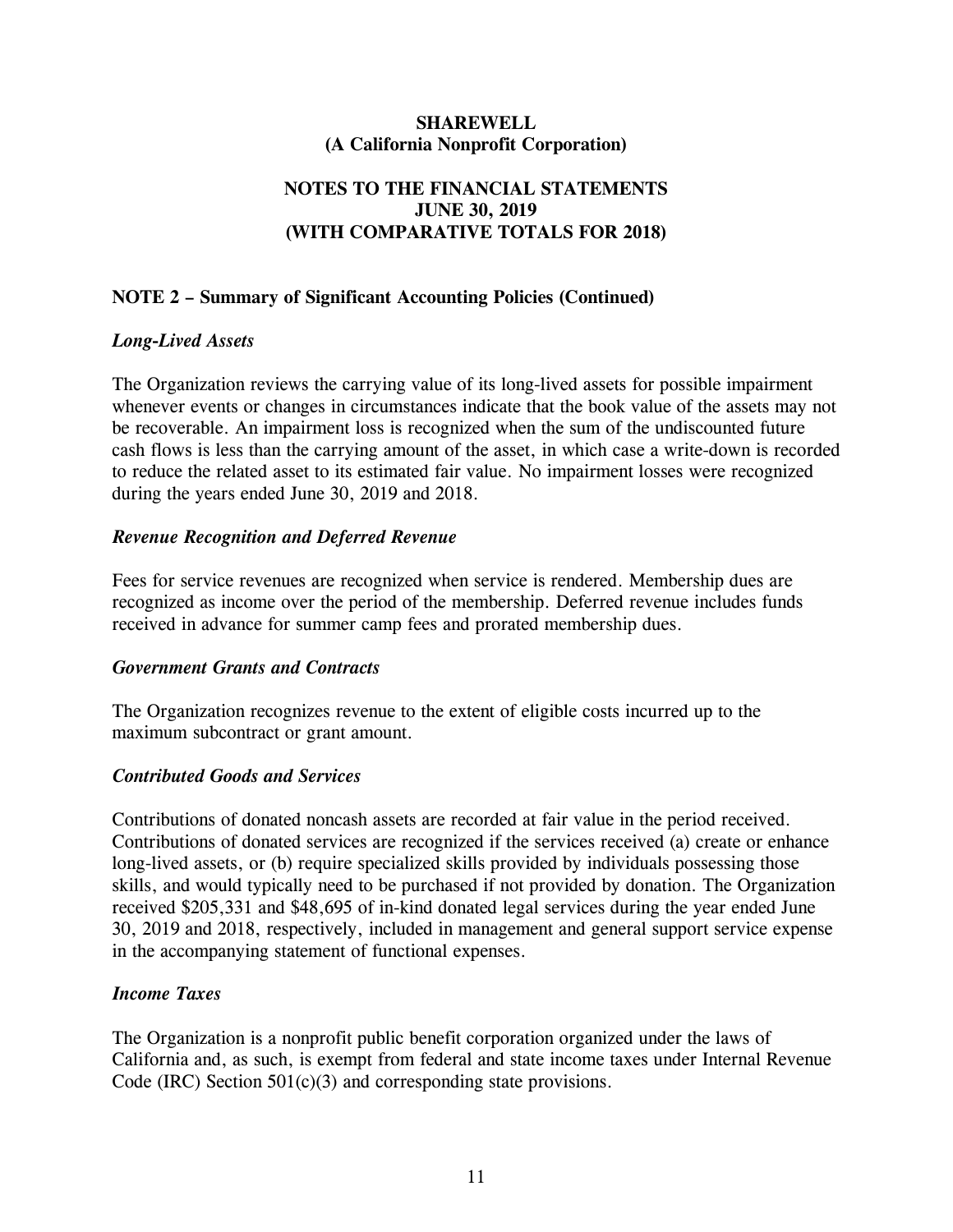# **NOTES TO THE FINANCIAL STATEMENTS JUNE 30, 2019 (WITH COMPARATIVE TOTALS FOR 2018)**

# **NOTE 2 – Summary of Significant Accounting Policies (Continued)**

#### *Income Taxes (Continued)*

The Organization recognizes the financial statement benefit of tax positions, such as filing status of tax-exempt, only after determining that the relevant tax authority would more likely than not sustain the position following an audit. The Organization is subject to potential income tax audits on open tax years by any taxing jurisdiction in which it operates. The statute of limitations for federal and California state purposes is generally three and four years, respectively.

#### *Functional Allocation of Expenses*

The costs of providing the Organization's programs and other activities have been presented in the statement of functional expenses. During the year, such costs are accumulated into separate groupings as either direct or indirect. Indirect or shared costs are allocated among program and support services by a method that best measures the relative degree of benefit. Allocations are based on management's estimate of the benefit derived from costs as they relate to each activity. Rent and depreciation are based on square footage. Other shared costs are based on employee salaries per department.

#### *Recently Issued Accounting Pronouncements*

In May 2014, the FASB issued ASU 2014-09, *Revenue from Contracts with Customers (Topic 606)* (ASU 2014-09), requiring an entity to recognize the amount of revenue to which it expects to be entitled for the transfer of promised goods or services to customers. The updated standard will replace most existing revenue recognition guidance in U.S. GAAP when it becomes effective and permits the use of either a full retrospective or retrospective with the cumulative-effect-transition method. In August 2015, the FASB issued ASU 2015-14, which defers the effective date to annual reporting periods beginning after December 15, 2018. The Organization is currently evaluating the impact of the adoption of the new standard on the financial statements.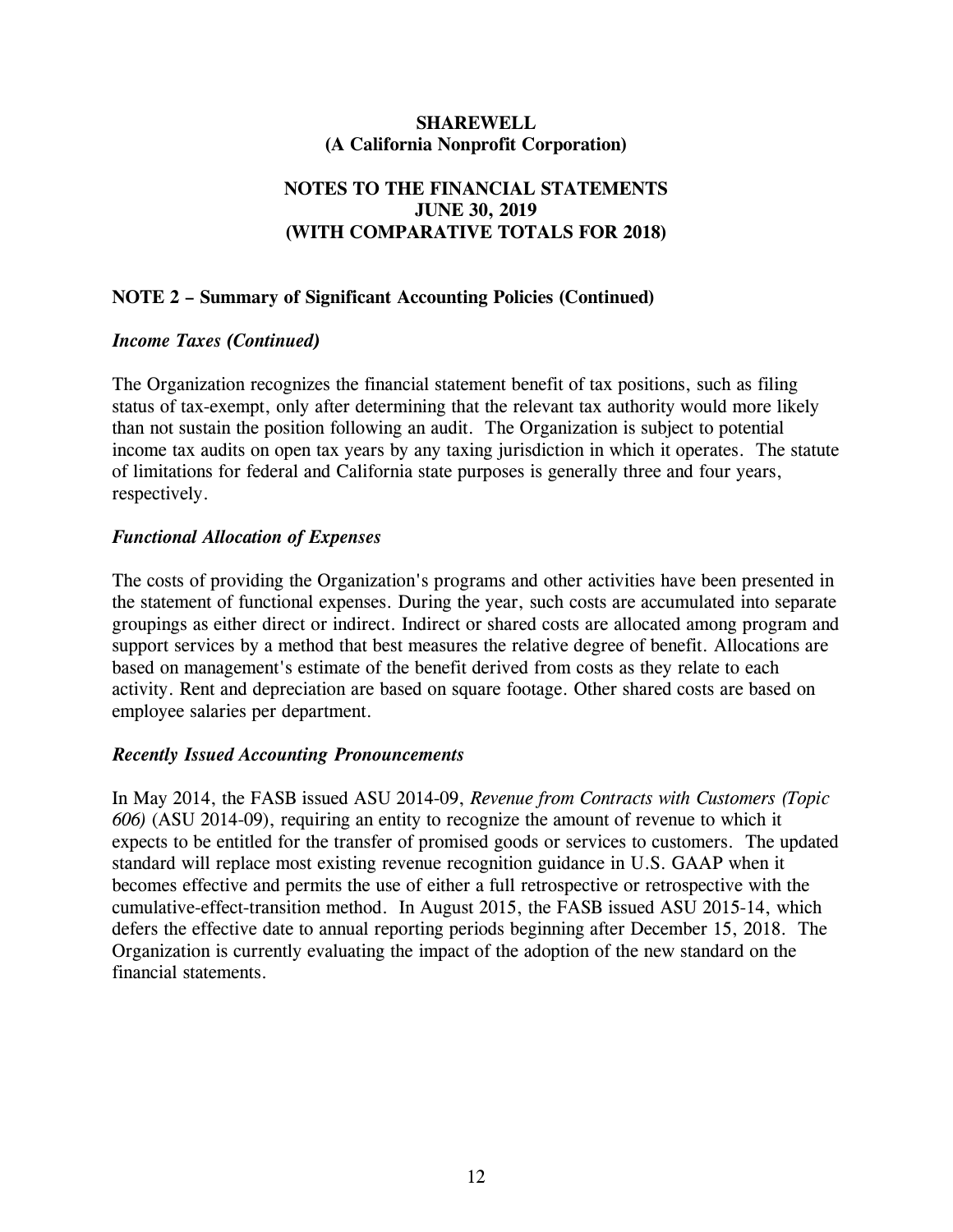# **NOTES TO THE FINANCIAL STATEMENTS JUNE 30, 2019 (WITH COMPARATIVE TOTALS FOR 2018)**

# **NOTE 2 – Summary of Significant Accounting Policies (Continued)**

#### *Recently Issued Accounting Pronouncements (Continued)*

In February 2016, the FASB issued ASU 2016-02, *Leases (Topic 842)* (ASU 2016-02). The guidance in this ASU supersedes the leasing guidance in *Leases* (Topic 840). Under the new guidance, lessees are required to recognize lease assets and lease liabilities on the balance sheet for all leases with terms longer than 12 months. Leases will be classified as either finance or operating, with classification affecting the pattern of expense recognition in the income statement. The new standard is effective for fiscal years beginning after December 15, 2020, including interim periods within those fiscal years. The Organization is currently evaluating the impact of the adoption of the new standard on the financial statements.

In June 2018, the FASB issues ASU 2018-08, *Not-for-Profit Entities (Topic 958): Clarifying the Scope and the Accounting Guidance for Contributions Received and Contributions Made* (ASU 2018-08), which provides additional guidance on characterizing grants and similar contracts with resource providers as either exchange transactions or contributions, as well as distinguishing between conditional and unconditional contributions. The updated standard will be effective for annual reporting periods beginning after December 15, 2018. The Organization is currently evaluating the impact of the adoption of the new standard on the financial statements.

#### *Subsequent Events*

In preparing these financial statements, the Organization has evaluated events and transactions for potential recognition or disclosure through May 4, 2020, the date the financial statements were available to be issued.

Subsequent to year-end and continuing currently, the spread of the coronavirus has resulted in federal, state and local governments mandating various restrictions on public gatherings, stay at home orders. Effective March 20, 2020, the Organization has temporarily closed the museum. The Organization continues to monitor developments, including government requirements and recommendations at the national, state, and local level to evaluate possible extensions to all or part of such closures. Certain programming has been transitioned to online to accommodate remote attendance. While this is expected to be temporary, the current circumstances are dynamic and the impacts of COVID-19 on the Organization's business operations, including the duration and impact on overall admissions and fundraising, cannot be reasonably estimated at this time and we anticipate this may have a material adverse impact on our business, results of operations, financial position and cash flows in 2020.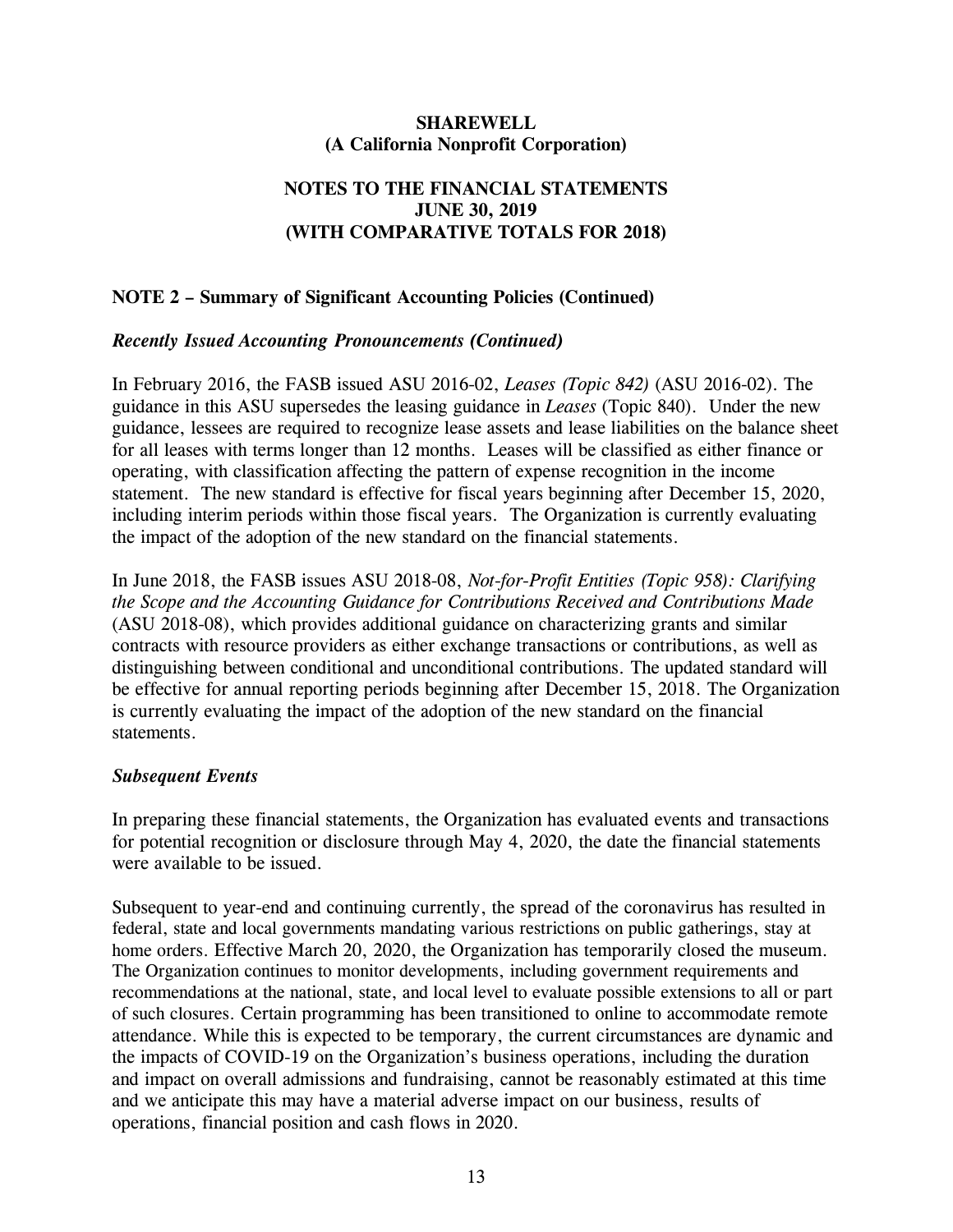# **NOTES TO THE FINANCIAL STATEMENTS JUNE 30, 2019 (WITH COMPARATIVE TOTALS FOR 2018)**

#### **NOTE 3 – Financial Assets and Liquidity Resources**

The following reflects the Organization's financial assets as of the date of the statement of financial position, reduced by amounts not available for general use within one year of the date of the statement of financial position because of contractual or donor-imposed restrictions.

| Cash and cash equivalents                        | \$1,332,661   |
|--------------------------------------------------|---------------|
| Investments                                      | 505,351       |
| Contributions receivable                         | 6,854,783     |
|                                                  | 8,692,795     |
| Less amounts unavailable for general expenditure |               |
| within one year due to:                          |               |
| Board-designated reserve funds                   | (505, 351)    |
| Contributions receivable due in more             |               |
| than one year                                    | (4, 101, 762) |
| Contributions receivable due in less than one    |               |
| year, to be used under the capital campaign      | (2,561,652)   |
|                                                  | \$1,524,030   |

The Organization maintains a policy of structuring its financial assets to be available as its general expenditures, liabilities, and other obligations come due. The Organization's board of directors has designated a portion of its unrestricted resources for a general reserve. Those amounts are identified as board-designated in the table above. These funds are invested for long-term appreciation but remain available and may be spent at the discretion of the board of directors.

At June 30, 2019, the Organization had an additional liquidity resource of \$175,000 through the available borrowing capacity on its line of credit.

#### **NOTE 4 – Investments**

The Organization has implemented accounting standards which define fair value for those assets that are re-measured and reported at fair value at each reporting period. This standard establishes a single authoritative definition of fair value, sets out a framework for measuring fair value based on inputs used, and requires additional disclosures about fair value measurements. This standard applies to fair value measurements already required or permitted by existing standards.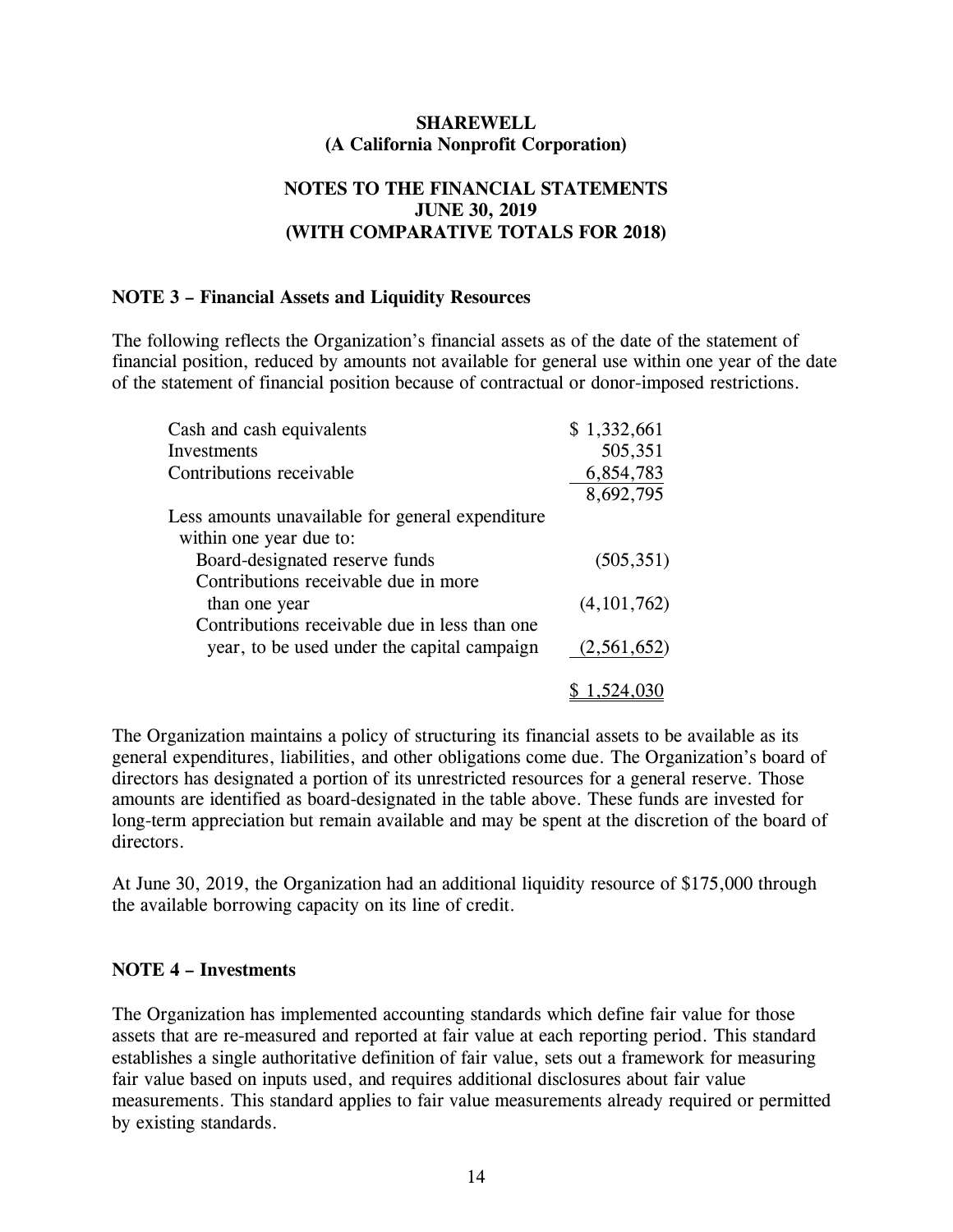# **NOTES TO THE FINANCIAL STATEMENTS JUNE 30, 2019 (WITH COMPARATIVE TOTALS FOR 2018)**

#### **NOTE 4 – Investments (Continued)**

In general, fair values determined by level 1 inputs utilize quoted prices (unadjusted) in active markets for identical assets (or liabilities). Fair values determined by level 2 inputs utilize data points that are observable such as quoted prices, interest rates, and yield curves. Fair values determined by level 3 inputs are unobservable data points for the asset (or liability) and include situations where there is little, if any, market activity for the asset (or liability).

The Organization's investments are composed of mutual funds and measured at fair value on a recurring basis and classified as level 1 in the fair value hierarchy at June 30, 2019 and 2018.

Net investment gains consist of the following:

|                                   | For the Year Ended<br><b>June 30,</b> |        |      |        |  |
|-----------------------------------|---------------------------------------|--------|------|--------|--|
|                                   |                                       | 2019   |      | 2018   |  |
| Interest and dividends, net       | \$                                    | 14,653 | - \$ | 4,353  |  |
| Net realized and unrealized gains |                                       | 23,684 |      | 8,327  |  |
| Investment gains, net             |                                       | 38,337 |      | 12,680 |  |

#### **NOTE 5 – Contributions Receivable**

Expected future collections of contributions receivable, including pledges for the capital campaign, as of June 30, 2019 are as follows:

| <b>Year Ending</b>                   |                 |
|--------------------------------------|-----------------|
| <b>June 30,</b>                      |                 |
| 2020                                 | \$<br>2,753,021 |
| 2021                                 | 2,364,334       |
| 2022                                 | 1,171,000       |
| 2023                                 | 619,000         |
| 2024                                 | 234,000         |
|                                      | 7, 141, 355     |
| Less unamortized discount of $4.0\%$ | (286, 572)      |
|                                      | 6,854,783       |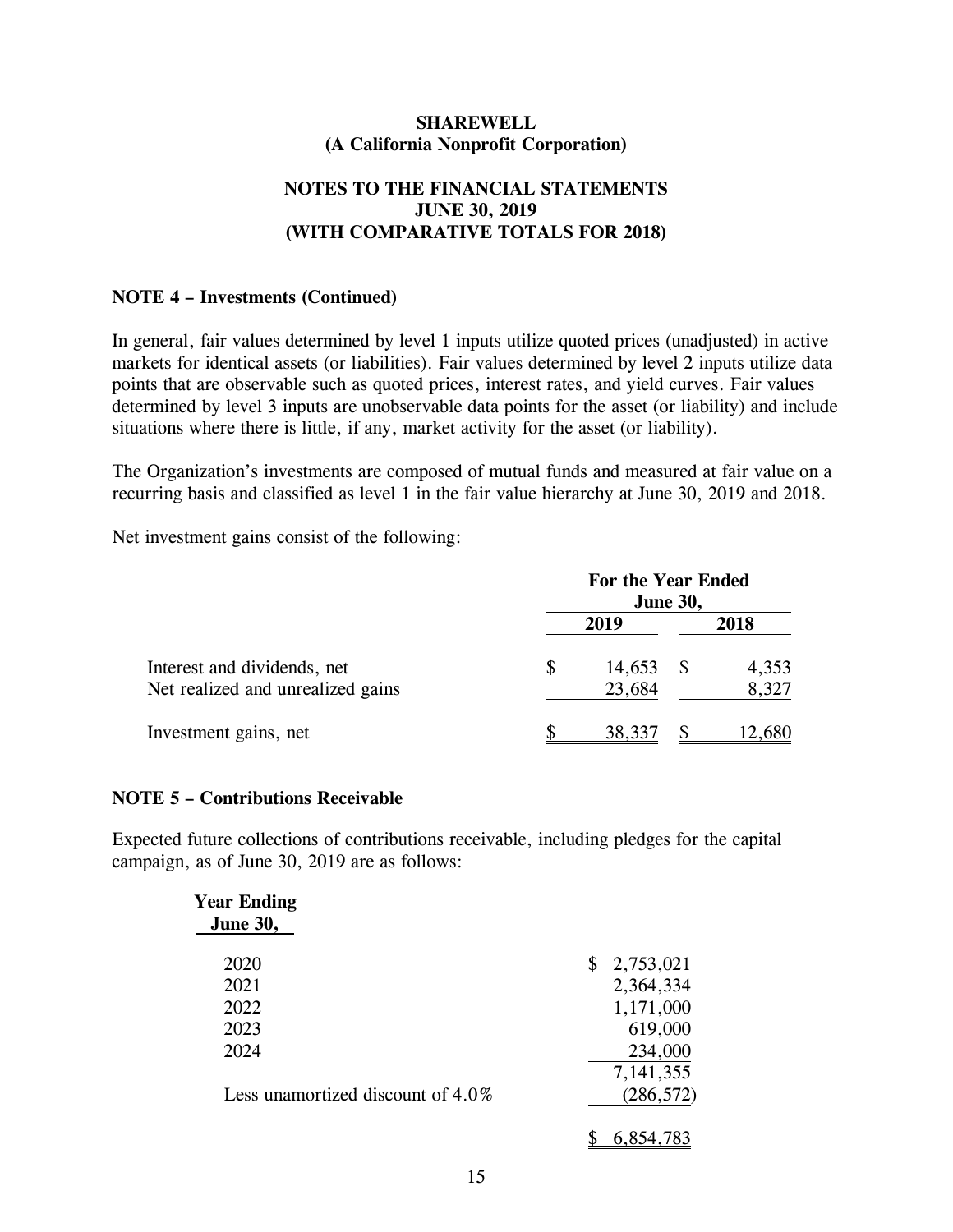# **NOTES TO THE FINANCIAL STATEMENTS JUNE 30, 2019 (WITH COMPARATIVE TOTALS FOR 2018)**

#### **NOTE 6 – Property and Equipment**

Property and equipment is summarized as follows:

|                                                | <b>June 30,</b> |            |   |            |
|------------------------------------------------|-----------------|------------|---|------------|
|                                                |                 | 2019       |   | 2018       |
| Organization exhibits                          | \$              | 4,373,006  | S | 554,658    |
| Furniture, equipment, and computers            |                 | 526,014    |   | 251,008    |
| Leasehold improvements                         |                 | 8,187,196  |   |            |
| Construction in progress                       |                 |            |   | 868,835    |
|                                                |                 | 13,086,216 |   | 1,674,501  |
| Less accumulated depreciation and amortization |                 | (755, 767) |   | (718, 380) |
|                                                |                 | 12,330,449 |   | 956,121    |

The construction in progress for the museum and exhibits was placed in service in June 2019, upon the opening of the new museum.

Depreciation expense for the years ended June 30, 2019 and 2018 was \$37,387 and \$53,653, respectively.

#### **NOTE 7 – Accounts Payable and Accrued Liabilities**

Accounts payable and accrued liabilities consist of the following:

|                                   | <b>June 30,</b> |           |               |         |  |
|-----------------------------------|-----------------|-----------|---------------|---------|--|
|                                   |                 | 2019      |               | 2018    |  |
| Accounts payable                  | \$              | 286,515   | $\mathcal{S}$ | 123,291 |  |
| Accrued construction costs        |                 | 3,152,693 |               |         |  |
| Accrued vacation                  |                 | 64,541    |               | 44,652  |  |
| Accrued payroll and payroll taxes |                 | 91,436    |               | 48,728  |  |
|                                   |                 | 3,595,185 |               | 216,671 |  |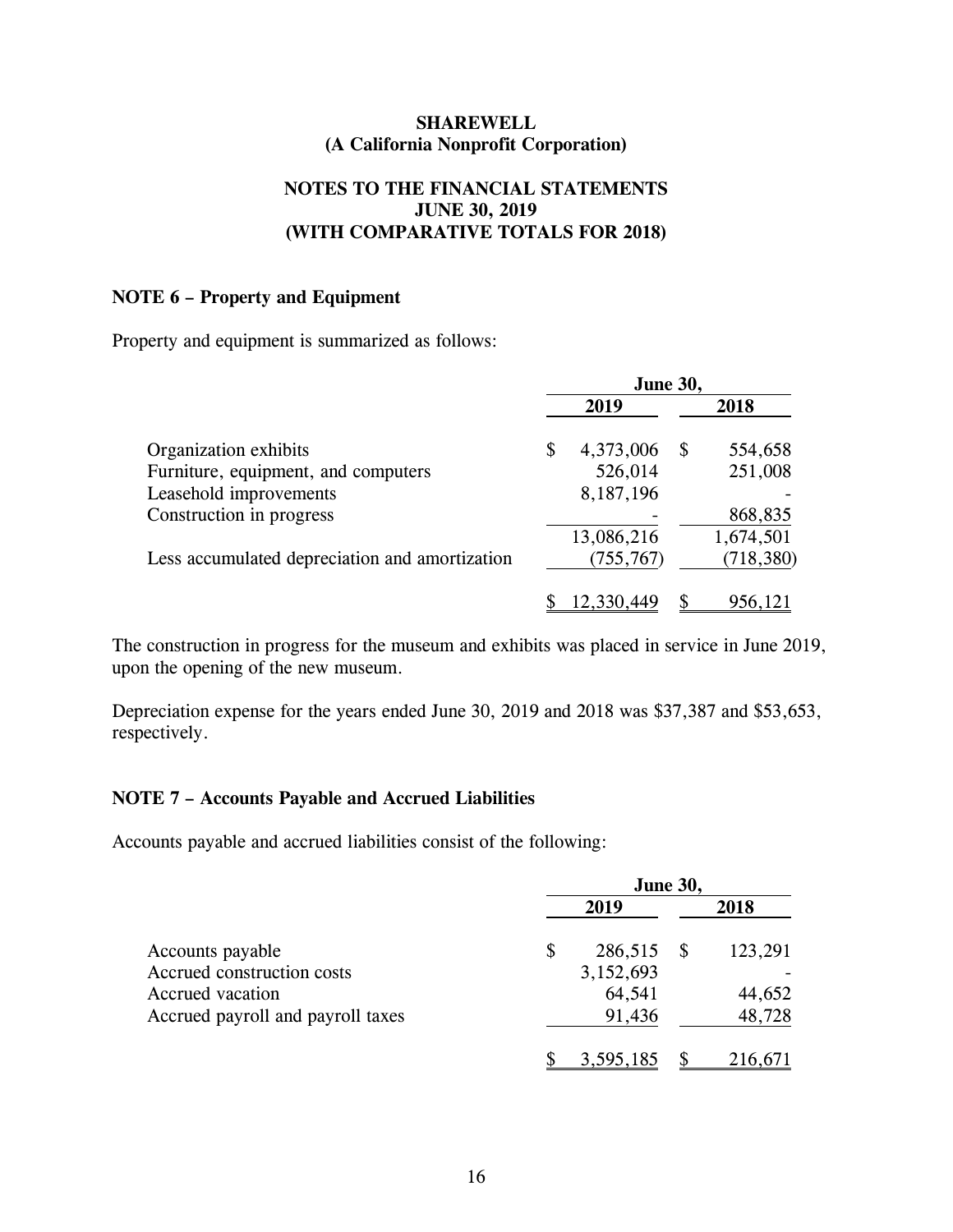# **NOTES TO THE FINANCIAL STATEMENTS JUNE 30, 2019 (WITH COMPARATIVE TOTALS FOR 2018)**

#### **NOTE 8 – Line of Credit**

The Organization has a revolving bank line of credit with a financial institution. The line of credit is secured by the Organization's investment portfolio and bears interest at the prime rate (5.0% at June 30, 2019) plus 0.50%. The maximum borrowable amount is the lesser of (i) \$250,000 and (ii) the fair market value of the eligible securities pledged as collateral multiplied by the weighted average of predetermined advance rates. At June 30, 2019 and 2018, the balance outstanding on the line of credit were \$75,000 and \$25,000, respectively.

#### **NOTE 9 – Deferred Revenue**

Deferred revenue consists of the following:

|                                     | <b>June 30,</b> |                  |  |                  |  |
|-------------------------------------|-----------------|------------------|--|------------------|--|
|                                     |                 | 2019             |  | 2018             |  |
| Summer camp fees<br>Membership dues | \$              | 56,396<br>56,968 |  | 78,771<br>33,575 |  |
|                                     |                 | 113,364          |  | 112,346          |  |

#### **NOTE 10 – Notes Payable**

At June 30, 2019, notes payable consisted of:

| Note payable to First Republic Bank; bears interest at the prime rate<br>$(5.0\%$ at June 30, 2019) minus 0.50%, payable monthly; proceeds of<br>the loan shall be used for purposes described in the loan agreement;<br>loan matures January 2023 | \$3,041,207                        |
|----------------------------------------------------------------------------------------------------------------------------------------------------------------------------------------------------------------------------------------------------|------------------------------------|
| Note payable to Goldrich Family Foundation; bears interest rate of 2.73%<br>per annum payable quarterly; proceeds of the loan shall be used for<br>purposes described in the loan agreement; outstanding principal and remaining                   |                                    |
| interest due August 2020<br>Less unamortized debt financing costs                                                                                                                                                                                  | 1,500,000<br>4,541,207<br>(40,070) |
|                                                                                                                                                                                                                                                    | 4,501,137                          |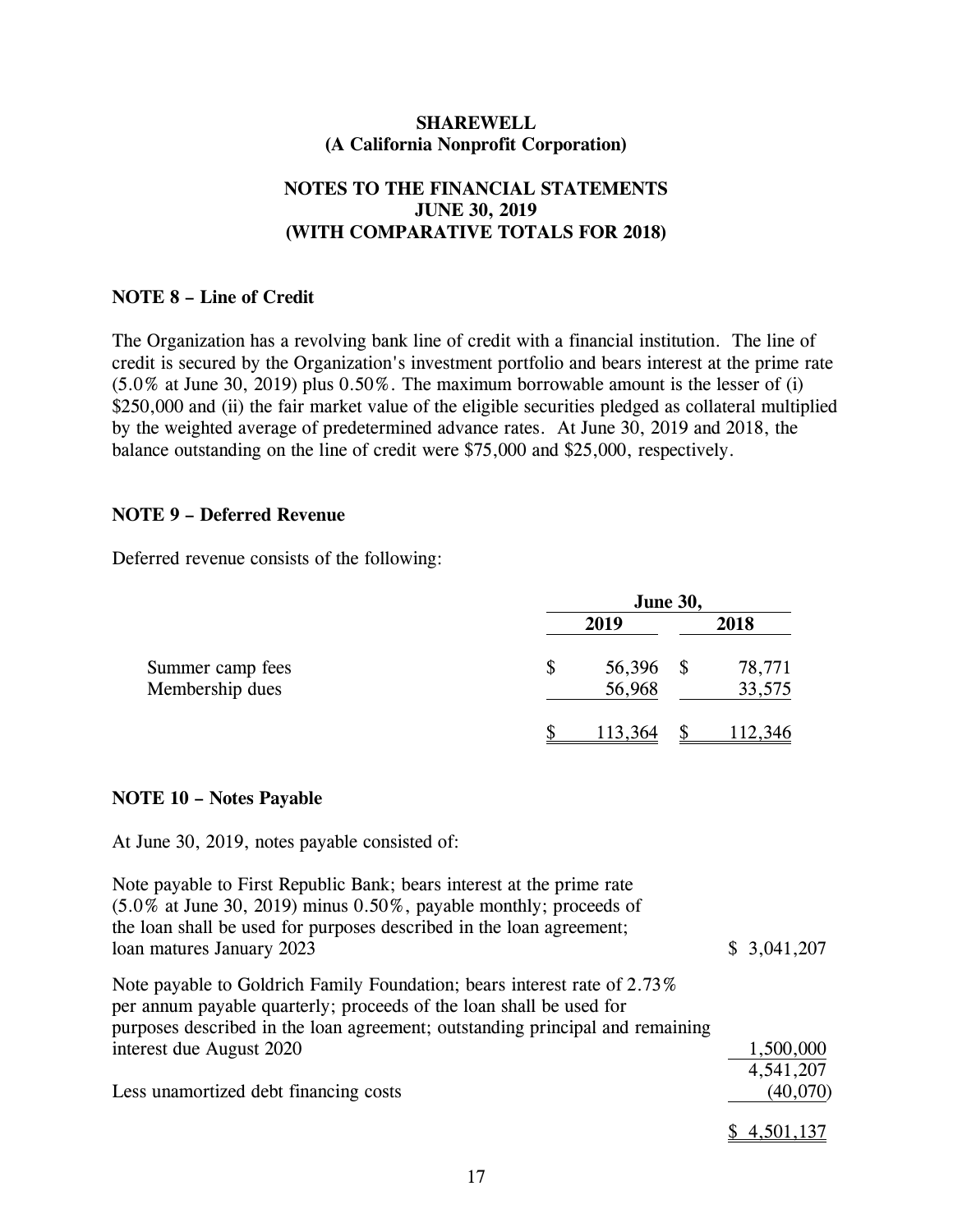# **NOTES TO THE FINANCIAL STATEMENTS JUNE 30, 2019 (WITH COMPARATIVE TOTALS FOR 2018)**

#### **NOTE 10 – Notes Payable (Continued)**

Future maturities of notes payable at June 30, 2019 are as follows:

| <b>Year Ending</b><br><b>June 30,</b> |             |
|---------------------------------------|-------------|
| 2020                                  | \$1,541,207 |
| 2021                                  | 1,500,000   |
| 2022                                  | 1,000,000   |
| 2023                                  | 500,000     |
|                                       |             |
|                                       | 4,541,207   |

#### **NOTE 11 – Net Assets With Donor Restrictions**

At June 30, 2019, net assets with donor restrictions of \$377,509 were restricted for time and are expected to be collected over the next four years.

#### **NOTE 12 – Commitments and Contingencies**

#### *Government Grants*

The Organization's grants are subject to inspection and audit by the corresponding funding agencies. The purpose is to determine whether the funds were used in accordance with funding agency guidelines and regulations. The potential exists for disallowance of previously funded costs. No provision has been made for any liabilities that may arise from such audits, since the amounts cannot be determined.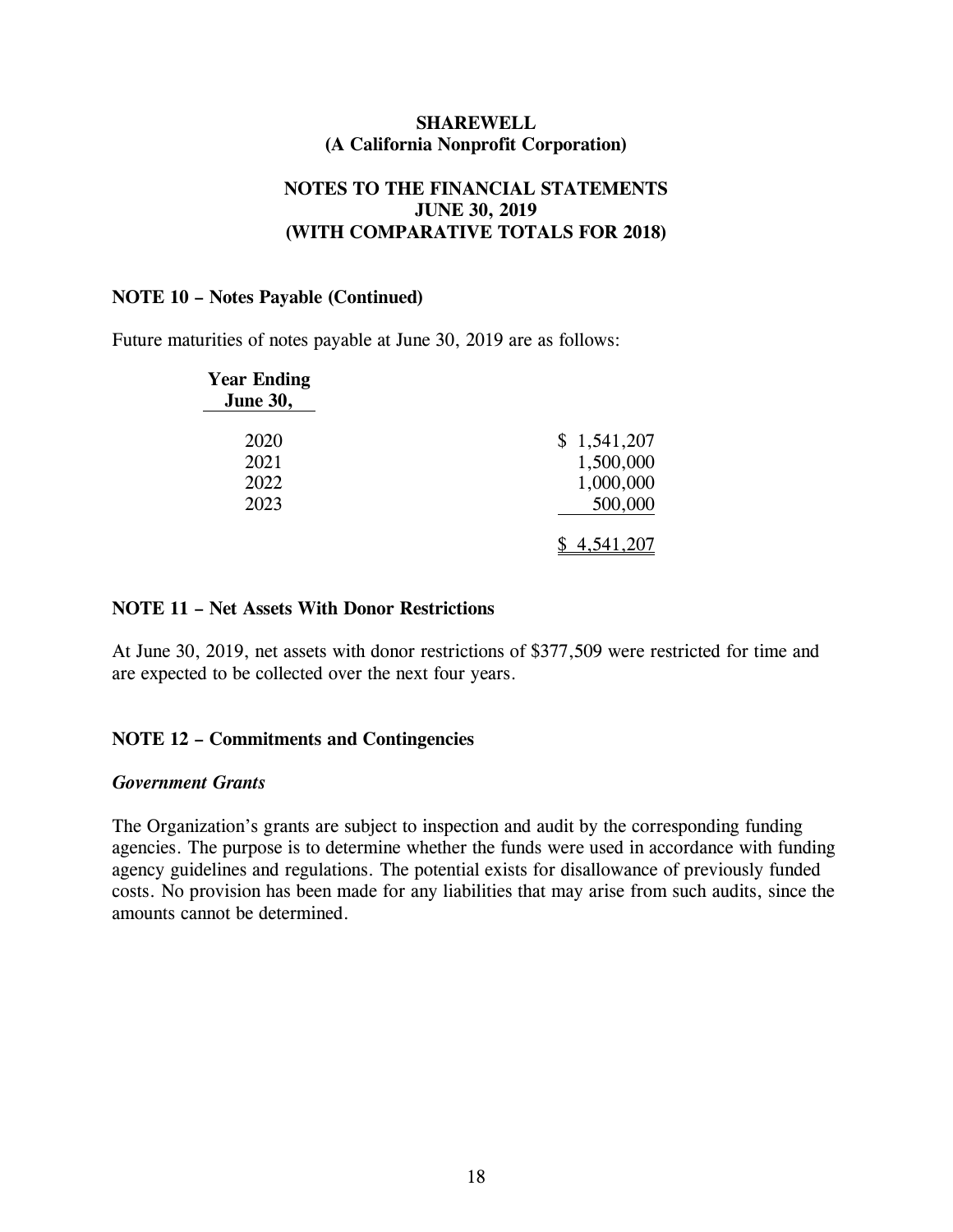# **NOTES TO THE FINANCIAL STATEMENTS JUNE 30, 2019 (WITH COMPARATIVE TOTALS FOR 2018)**

# **NOTE 12 – Commitments and Contingencies (Continued)**

#### *Operating Leases*

The Organization leases facilities and equipment under noncancellable operating leases that expire at various dates through September 2038. The main facility lease includes monthly rent amount that will increase by 3% annually, beginning January 1, 2022.

The following schedule represents future minimum lease payments under noncancelable operating leases as of June 30, 2019:

| <b>Year Ending</b><br><b>June 30,</b> |               |
|---------------------------------------|---------------|
| 2020                                  | \$<br>706,882 |
| 2021                                  | 755,169       |
| 2022                                  | 788,787       |
| 2023                                  | 814,378       |
| 2024                                  | 840,737       |
| Thereafter                            | 15,908,196    |
|                                       | \$19,814,149  |

Rent and occupancy expense for the years ended June 30, 2019 and 2018 was \$172,075 and \$225,919, respectively.

#### *Litigation, Claims, and Assessments*

The Organization is party to certain litigation, claims, and assessments arising in the ordinary course of business.

The Organization is currently in dispute with one of its vendors over final amounts owed related to the construction of the new museum. The Organization accrued for \$246,000 related to the vendor, however, the final settlement could be up to \$1,100,000.

Management is not aware of any other matters that would result in material financial impact on the Organization.